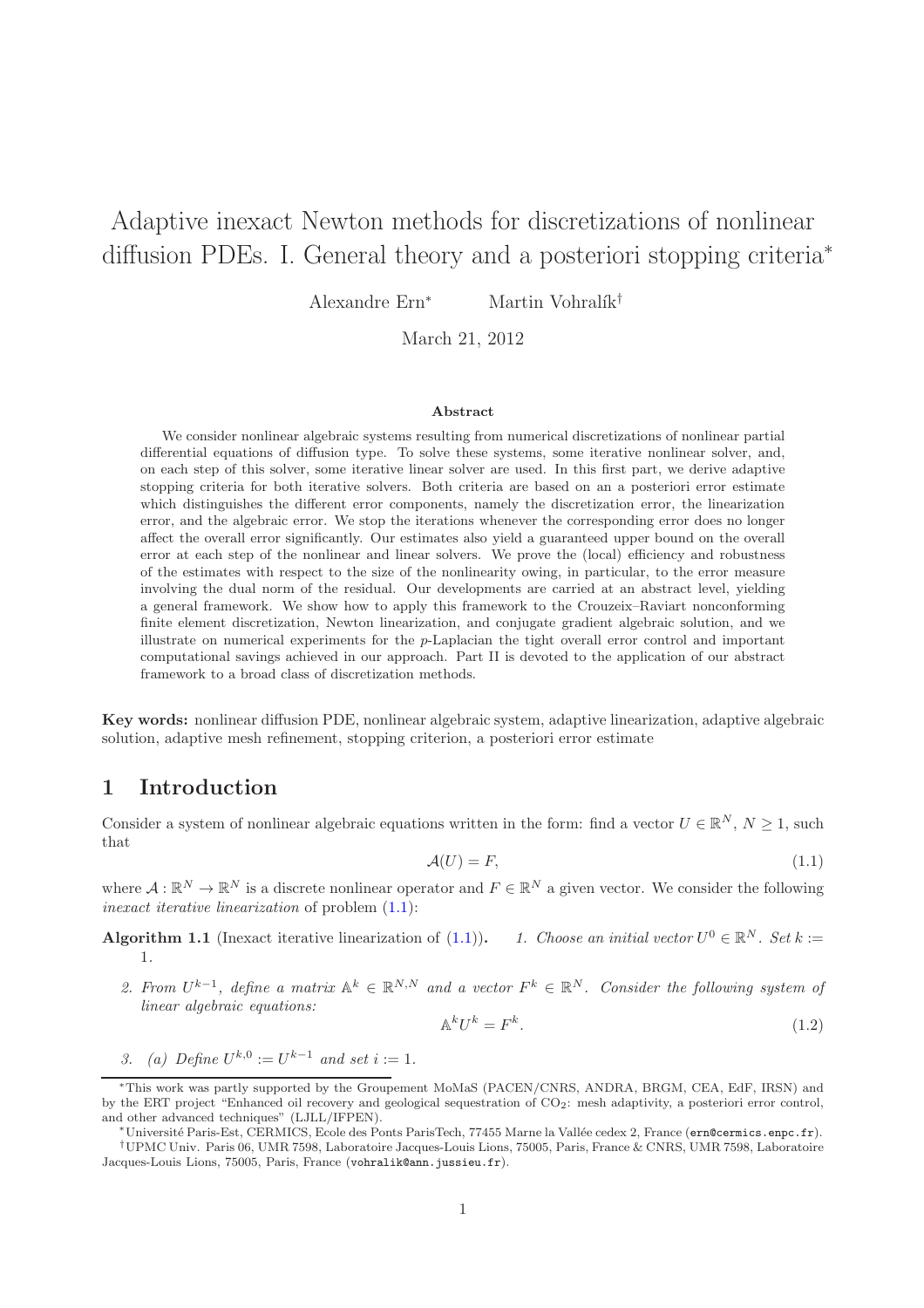<span id="page-1-0"></span>(b) Perform a step of an iterative linear solver for the solution of the linear system [\(1.2\)](#page-0-1), starting from the vector  $U^{k,i-1}$ . This yields an approximation  $U^{k,i}$  to  $U^k$  which satisfies

<span id="page-1-4"></span>
$$
\mathbb{A}^k U^{k,i} = F^k - R^{k,i},\tag{1.3}
$$

where  $R^{k,i} \in \mathbb{R}^N$  is the algebraic residual vector on step i.

- <span id="page-1-1"></span>(c) Check the convergence criterion for the linear solver, i.e., check whether  $U^{k,i}$  is sufficiently close to  $U^k$ , the solution of [\(1.2\)](#page-0-1). If yes, set  $U^k := U^{k,i}$ . If not, set  $i := i + 1$  and go back to step [3b.](#page-1-0)
- <span id="page-1-3"></span>4. Check the convergence criterion for the nonlinear solver, i.e., check whether  $U^k$  is sufficiently close to U, the solution of [\(1.1\)](#page-0-0). If yes, finish. If not, set  $k := k + 1$  and go back to step [2.](#page-0-2)

If the criterion in Step [3c](#page-1-1) of Algorithm 1.1 is set to zero or "close" to zero, typically of the order of computer working precision, an exact iterative linearization is obtained. Probably the most well-known example is the Newton method; therein

$$
\mathbb{A}_{ij}^k := \frac{\partial \mathcal{A}_i}{\partial U_j} (U^{k-1}), \qquad F^k := F - \mathcal{A}(U^{k-1}) + \mathbb{A}^k U^{k-1}.
$$
\n(1.4)

Convergence and a priori error estimates for the Newton method have been obtained by Kantorovich [\[19\]](#page-18-0), Kantorovich and Akilov [\[20\]](#page-18-1), and Ortega [\[26\]](#page-18-2). A posteriori error estimates, that is, fully computable quantities yielding an upper bound on the error  $||U^k - U||$  between  $U^k$ , the solution of [\(1.2\)](#page-0-1), and U, the solution of  $(1.1)$ , have been proved by Gragg and Tapia  $[16]$  and improved by Potra and Ptak  $[27]$  and Yamamoto [\[32\]](#page-19-0), see also the references therein.

The Newton method can be computationally demanding, since, on each step, the linear system [\(1.2\)](#page-0-1) needs to be solved "exactly". The inexact Newton method is a popular approach to speed-up the original Newton method. It has been used in practice for decades and studied theoretically in many papers. In particular, Eisenstat and Walker [\[12,](#page-18-5) [13\]](#page-18-6) have shown the convergence, a posteriori error estimates were proved by Moret [\[25\]](#page-18-7), and adaptive algorithms were derived by Deuflhard [\[10,](#page-18-8) Section 1.2.3], see also the references therein. Furthermore, in the context of nonlinear inverse problems, the convergence of inexact Newton methods has been recently proved in a rather general framework by Lechleiter and Rieder [\[21\]](#page-18-9), and a posteriori error estimates have been obtained, e.g., by Bauer and Hohage [\[2\]](#page-17-0) and Bakushinsky and Smirnova [\[1\]](#page-17-1), see also the references therein.

(Inexact) iterative linearization methods are typically understood and studied as methods for the solution of systems of general nonlinear algebraic equations of the form [\(1.1\)](#page-0-0), without much (any) specification of their structure and origin. In this work, we pursue a conceptually different approach, in that we investigate nonlinear algebraic systems *originating* from a given *discretization* of a given *partial differential equation* (PDE). We write the PDE in the following abstract form: given a nonlinear operator  $A$ , find a function  $u$ such that

<span id="page-1-2"></span>
$$
A(u) = f. \tag{1.5}
$$

The nonlinear algebraic system  $(1.1)$  then stems from some discretization of  $(1.5)$ .

Our first goal is to derive *stopping criteria* to be used in steps [3c](#page-1-1) and [4](#page-1-3) of Algorithm 1.1. Let u be the solution of [\(1.5\)](#page-1-2) and let  $u_h^{k,i}$  be the approximation to the solution u obtained by the given discretization scheme on the  $k$ -th nonlinear solver step and the  $i$ -th linear solver step in Algorithm 1.1, whose algebraic representation is the vector  $U^{k,i}$ . Our second goal is to obtain a posteriori estimates for the error between u and  $u_h^{k,i}$ . We carry this task for a broad class of nonlinear PDEs of the form [\(1.5\)](#page-1-2); details are given in Section [2.](#page-2-0) The iterative nonlinear and linear solvers need not be specified in our setting; for simplicity, we refer to Algorithm 1.1 as adaptive inexact Newton method.

A posteriori error estimates for the error between the exact solution  $u$  and an approximate solution  $u<sub>h</sub>$  in the absence of errors stemming from the iterative nonlinear and linear solvers have been obtained in the literature for various discretization schemes; we postpone their discussion to Part II. We are not aware of estimates of the error between u and  $u_h^{k,i}$  which provide, at the same time, a *guaranteed* (without undetermined constants) upper bound and a distinction among the different error components, namely discretization, linearization, and algebraic errors. We achieve such a result in Section [3](#page-4-0) of this paper. In turn, this leads to stopping criteria expressing that there is no need to continue with the algebraic solver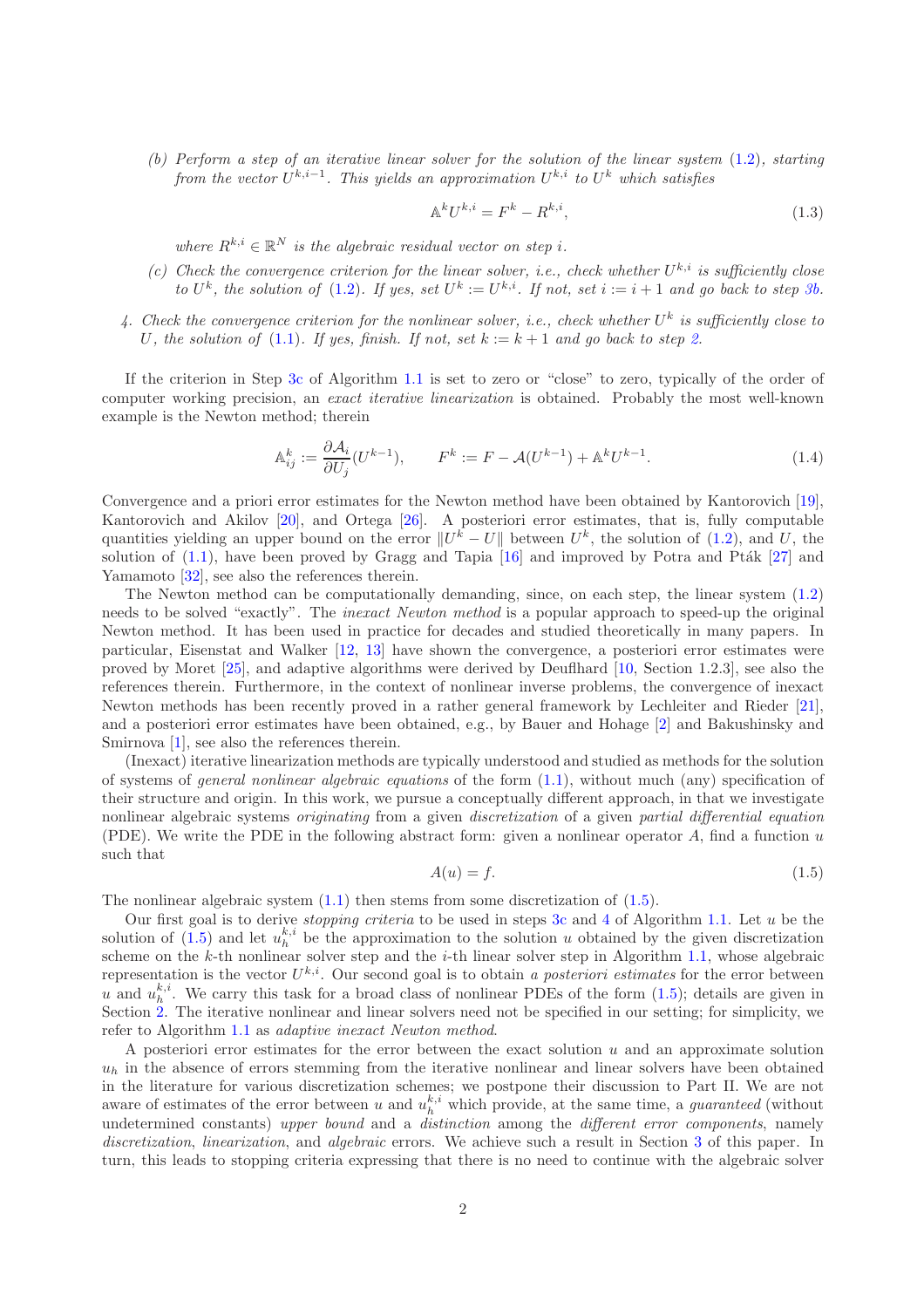iterations once the linearization or discretization error components start to dominate, and that there is no need to continue with the nonlinear solver iterations once the discretization error component starts to dominate. This approach is in line with those of Becker et al. [\[3\]](#page-17-2) and Chaillou and Suri [\[6,](#page-17-3) [7\]](#page-17-4), see also the references therein, and, more closely, with [\[17,](#page-18-10) [14\]](#page-18-11). In these works, estimates and stopping criteria are derived independently for linear and nonlinear solvers. Similar ideas have been developed in the context of goal-oriented error estimation by Rannacher et al. [\[29\]](#page-19-1) and Meidner et al. [\[24\]](#page-18-12).

The three error components are estimated through three suitable flux reconstructions. To handle algebraic solver errors, we consider quasi-equilibration of the total flux with the data, instead of the more usual exact equilibration. Specifically, flux equilibration holds up to an algebraic remainder whose size can be controlled adaptively. A simple and effective way to achieve such a control is described in Section [4.](#page-7-0) Following [\[17,](#page-18-10) Section 7.2], see also the references therein, it consists in performing, on a given algebraic solver step  $i$ , a few additional algebraic solver iterations.

A further important result is the efficiency of the estimators, answering the question whether the estimators are also a lower bound for the error, possibly up to a generic constant. Whenever such a constant is independent of the nonlinear operator at hand, the approximate and exact solutions, the mesh size, and the computational domain, we speak of robustness. We use an error measure based on the dual norm of the residual for conforming discretizations as in  $[6, 7, 14]$  $[6, 7, 14]$  $[6, 7, 14]$  $[6, 7, 14]$  which we augment by a jump seminorm in the nonconforming case. We show in Section [5](#page-7-1) that, under the above-discussed stopping criteria and for this error measure, our estimates are efficient and robust. Moreover, when a local, elementwise version of the stopping criteria is used, we obtain this efficiency locally around each mesh element for a slightly different error measure.

The developments of Section [3,](#page-4-0) Section [4,](#page-7-0) and Section [5](#page-7-1) constitute a general framework which is built on a couple of clearly identified assumptions on the flux reconstructions. We apply this framework to a broad class of discretization schemes and solvers by verifying these assumptions in Part II. We close Part I by exemplifying in Section [6](#page-9-0) the flux reconstructions for the p-Laplacian, the Crouzeix–Raviart nonconforming finite element method, and either Newton or fixed point linearizations, while, in Section [7,](#page-10-0) we study numerically the behavior of our a posteriori estimates and the computational gains of our stopping criteria, in conjunction with the conjugate gradient algebraic solver.

# <span id="page-2-0"></span>2 Setting

This section describes the continuous problem, sets up the basic notation, and introduces the error measure.

#### 2.1 Continuous problem

Let  $\Omega \subset \mathbb{R}^d$ ,  $d \geq 2$ , be a polygonal (polyhedral) domain (open, bounded, and connected set). We consider the following model nonlinear diffusion problem: find  $u : \Omega \to \mathbb{R}$  such that

$$
-\nabla \cdot \boldsymbol{\sigma}(\mathbf{x}, u(\mathbf{x}), \nabla u(\mathbf{x})) = f \qquad \text{in } \Omega,
$$
\n(2.1a)

<span id="page-2-1"></span>
$$
u = 0 \qquad \text{on } \partial\Omega,\tag{2.1b}
$$

where  $\sigma : \Omega \times \mathbb{R} \times \mathbb{R}^d \to \mathbb{R}^d$  is the nonlinear flux function and  $f : \Omega \to \mathbb{R}$  the source term. The scalarvalued unknown function  $u$  is termed the *potential*, and, given a potential  $u$ , the vector-valued function  $-\boldsymbol{\sigma}(\cdot, u, \nabla u) : \Omega \to \mathbb{R}^d$  is termed the *flux*.

The nonlinear flux function  $\sigma$  takes the form

$$
\sigma(\mathbf{x}, v, \xi) = \underline{\mathbf{A}}(\mathbf{x}, v, \xi)\xi \qquad \forall (\mathbf{x}, v, \xi) \in \Omega \times \mathbb{R} \times \mathbb{R}^d,
$$
\n(2.2)

where  $\underline{\mathbf{A}} : \Omega \times \mathbb{R} \times \mathbb{R}^d \to \mathbb{R}^{d \times d}$  is a Carathéodory (tensor-valued) function (measurable in **x** and continuous in v and  $\xi$ ). Two key examples are the quasi-linear diffusion problem in which  $\underline{A}$  is independent of  $\xi$  (so that  $\sigma$  depends linearly on  $\xi$ ) yielding

$$
\sigma(\mathbf{x}, v, \xi) = \underline{\mathbf{A}}(\mathbf{x}, v)\xi \qquad \forall (\mathbf{x}, v, \xi) \in \Omega \times \mathbb{R} \times \mathbb{R}^d,
$$
\n(2.3)

and the Leray–Lions problem in which  $\underline{A}$  depends on  $\xi$  (so that  $\sigma$  depends nonlinearly on  $\xi$ ), but is independent of  $v$ , yielding

<span id="page-2-2"></span>
$$
\sigma(\mathbf{x}, \xi) = \underline{\mathbf{A}}(\mathbf{x}, \xi)\xi \qquad \forall (\mathbf{x}, \xi) \in \Omega \times \mathbb{R}^d. \tag{2.4}
$$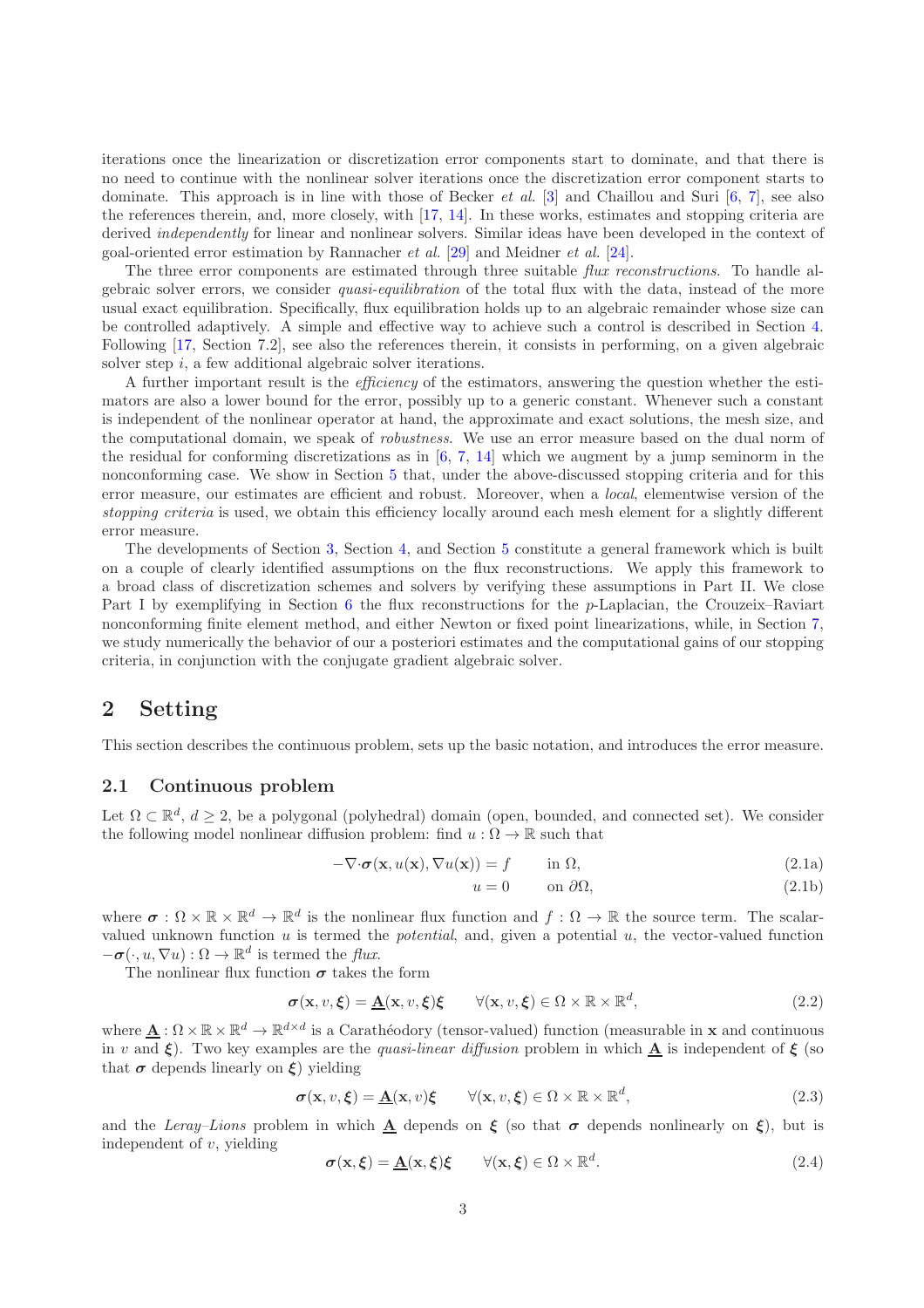For the quasi-linear diffusion problem, we assume that  $\underline{A}$  is bounded and that it takes symmetric values with minimal eigenvalue uniformly bounded away from zero. For the Leray–Lions problem, see [\[22\]](#page-18-13), we assume that, for a real number  $p > 1$ , there holds, for all  $\xi, \zeta \in \mathbb{R}^d$  and a.e.  $\mathbf{x} \in \Omega$ ,  $\sigma(\mathbf{x}, \xi) \cdot \xi \ge \alpha_0 |\xi|^p$ ,  $(\sigma(\mathbf{x}, \boldsymbol{\xi}) - \sigma(\mathbf{x}, \boldsymbol{\zeta}) \cdot (\boldsymbol{\xi} - \boldsymbol{\zeta}) > 0$  for  $\boldsymbol{\xi} \neq \boldsymbol{\zeta}$ , and  $|\sigma(\mathbf{x}, \boldsymbol{\xi})| \leq g(\mathbf{x}) + \alpha_1 |\boldsymbol{\xi}|^{p-1}$  for positive real numbers  $\alpha_0$  and  $\alpha_1$  and a function  $g \in L^q(\Omega)$  where  $q := \frac{p}{p-1}$ , so that  $\frac{1}{p} + \frac{1}{q} = 1$ . A typical Leray–Lions problem is the *p*-Laplacian where  $\underline{\mathbf{A}}(\mathbf{x}, \boldsymbol{\xi}) = |\boldsymbol{\xi}|^{p-2} \underline{\mathbf{I}}$  and  $\underline{\mathbf{I}}$  is the identity tensor.

To alleviate the notation, we leave the dependence on the space variable x implicit, so that we simply write  $\sigma(u,\nabla u)$ . To allow for a unified presentation of the quasi-linear diffusion and Leray–Lions settings, we set  $p := 2$  for the quasi-linear diffusion problem, while, for the Leray–Lions problem, the real number  $p$  results from the above assumptions. Then, we seek in both cases the potential  $u$  in the energy space  $V := W_0^{1,p}(\Omega)$  (that is, the space of  $L^p(\Omega)$  functions whose weak derivatives are in  $L^p(\Omega)$  and with zero trace on  $\partial\Omega$ ). Assuming  $f \in L^q(\Omega)$ , the model problem [\(2.1\)](#page-2-1) can be written in the form [\(1.5\)](#page-1-2) as follows: find  $u \in V$  such that

<span id="page-3-0"></span>
$$
(\sigma(u, \nabla u), \nabla v) = (f, v) \qquad \forall v \in V.
$$
\n(2.5)

For  $w \in L^q(\Omega)$ ,  $v \in L^p(\Omega)$ ,  $(w, v)$  stands for  $\int_{\Omega} w(\mathbf{x})v(\mathbf{x}) d\mathbf{x}$  and similarly in the vector-valued case. Owing to the above assumptions and to [\(2.5\)](#page-3-0), the flux  $-\sigma(u,\nabla u)$  is in the space  $\mathbf{H}^q(\text{div},\Omega)$  spanned by the functions in  $[L^q(\Omega)]^d$  with weak divergence in  $L^q(\Omega)$ . We assume that there exists a unique weak solution of [\(2.5\)](#page-3-0).

#### 2.2 Discrete setting

Let  $\mathcal{T}_h$  be a simplicial mesh of  $\Omega$ . For simplicity, we suppose that there are no hanging nodes in the sense that, for two distinct elements of  $\mathcal{T}_h$ , their intersection is either an empty set or a common *l*-dimensional face,  $0 \leq l \leq d-1$ . A generic element of  $\mathcal{T}_h$  is denoted by K and its diameter by  $h_K$ . The  $(d-1)$ -dimensional faces of the mesh are collected in the set  $\mathcal{E}_h$  such that  $\mathcal{E}_h = \mathcal{E}_h^{\text{int}} \cup \mathcal{E}_h^{\text{ext}}$ , with  $\mathcal{E}_h^{\text{int}}$  collecting interfaces and  $\mathcal{E}_h^{\text{ext}}$  boundary faces. A generic face is denoted by e and its diameter by  $h_e$ . The faces of an element K are collected in the set  $\mathcal{E}_K$ .

Discretizing problem  $(2.1)$  leads to a nonlinear algebraic system of the form  $(1.1)$ . Let some nonlinear and linear solvers be applied to problem [\(1.1\)](#page-0-0) via Algorithm 1.1. Suppose that we are on step k,  $k \geq 1$ , of the nonlinear solver and on step i,  $i \geq 1$ , of the linear solver. This corresponds to problem [\(1.3\)](#page-1-4). We denote by  $u_h^{k,i}$  the discrete potential associated with the vector  $U^{k,i}$ . Our framework covers both conforming schemes, where  $u_h^{k,i} \in V$ , and nonconforming schemes, where  $u_h^{k,i} \notin V$ . To proceed generally, we assume that  $u_h^{k,i}$  is in the broken Sobolev space

$$
V(\mathcal{T}_h) := \{ v \in L^p(\Omega), \, v|_K \in W^{1,p}(K) \quad \forall K \in \mathcal{T}_h \}. \tag{2.6}
$$

In what follows, for a function  $v \in V(\mathcal{T}_h)$ ,  $\nabla v$  denotes its so-called *broken gradient*, that is, the distributional gradient evaluated elementwise. As functions in  $V(\mathcal{T}_h)$  are not necessarily single-valued at interfaces, we introduce the jump operator  $\lbrack \cdot \rbrack$  yielding the difference of (the traces of) the argument from the two mesh elements that share e on interfaces and the actual trace if e is a boundary face. Classically,  $v \in V(\mathcal{T}_h)$  is in V if and only if  $\llbracket v \rrbracket = 0$  for all  $e \in \mathcal{E}_h$ , see, e.g., [\[11,](#page-18-14) Lemma 1.23].

#### 2.3 Error measure

The error between the exact solution u of  $(2.5)$  and the approximate solution  $u_h^{k,i}$  is measured as

<span id="page-3-2"></span><span id="page-3-1"></span>
$$
\mathcal{J}_u(u_h^{k,i}) = \mathcal{J}_{u,\mathrm{F}}(u_h^{k,i}) + \mathcal{J}_{u,\mathrm{NC}}(u_h^{k,i}),\tag{2.7}
$$

where

$$
\mathcal{J}_{u,\mathrm{F}}(u_h^{k,i}) := \sup_{\varphi \in V; \, \|\nabla \varphi\|_p = 1} \left( \sigma(u,\nabla u) - \sigma(u_h^{k,i},\nabla u_h^{k,i}),\nabla \varphi \right),\tag{2.8a}
$$

$$
\mathcal{J}_{u,\mathrm{NC}}(u_h^{k,i}) := \left\{ \sum_{K \in \mathcal{T}_h} \sum_{e \in \mathcal{E}_K} \alpha_e^s h_e^{1-s} \| [u - u_h^{k,i} ] \|_{s,e}^s \right\}^{\frac{1}{q}}.
$$
\n(2.8b)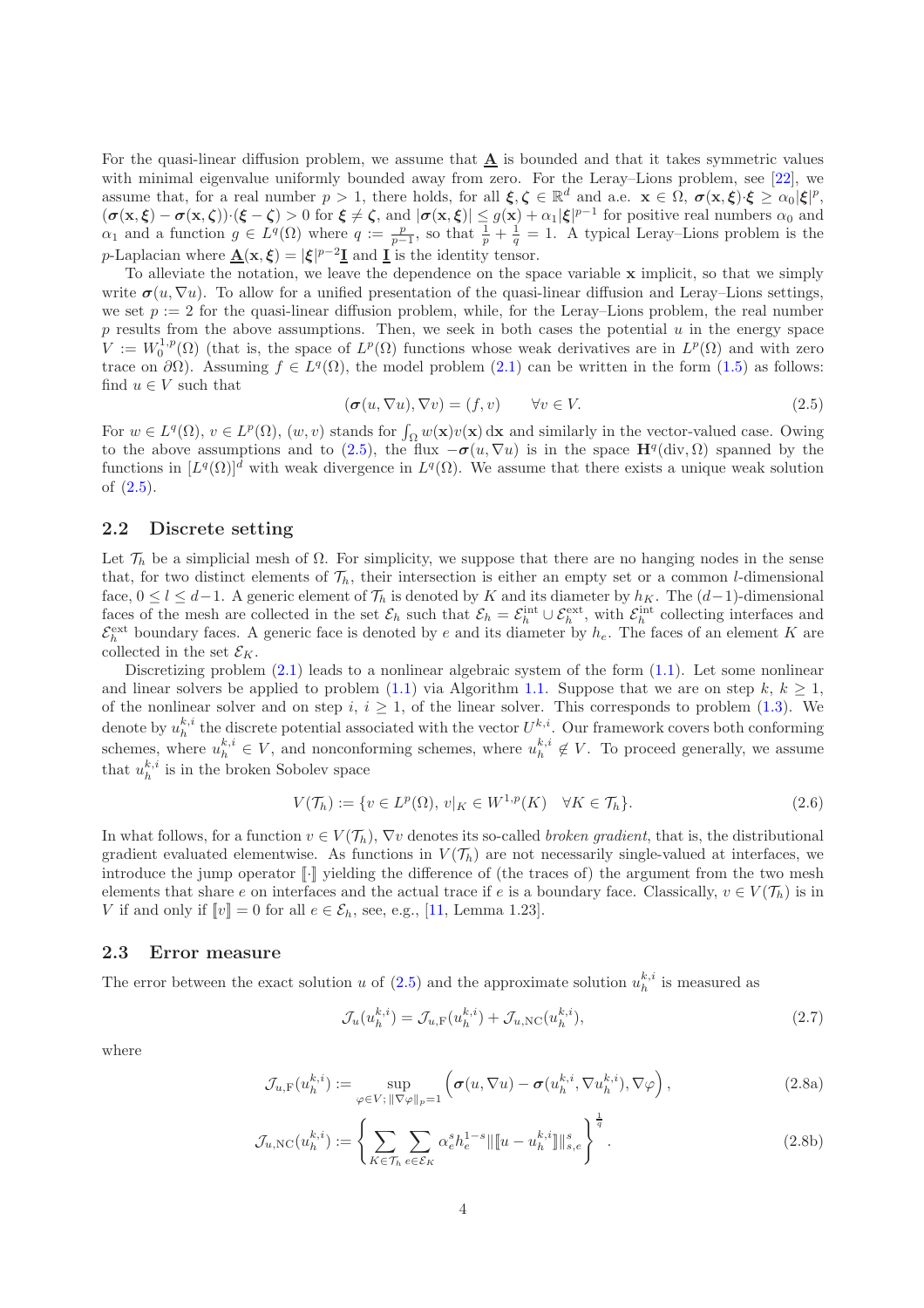The quantity  $\mathcal{J}_{u,F}(u_h^{k,i})$  measures the error in the fluxes and represents the dual norm of the residual of [\(2.5\)](#page-3-0). This error measure has been considered by Chaillou and Suri  $[6, 7]$  $[6, 7]$  and in [\[14\]](#page-18-11) for conforming discretizations. Owing to the well-posedness of [\(2.5\)](#page-3-0), whenever  $u_h^{k,i} \in V$ ,  $\mathcal{J}_{u,\mathrm{F}}(u_h^{k,i}) = 0$  if and only if  $u_h^{k,i} = u$ . Furthermore, the quantity  $\mathcal{J}_{u,\text{NC}}(u_h^{k,i})$  measures the nonconformity of the discrete potential, i.e., the departure of  $u_h^{k,i}$ from the space V. The actual value of the weights  $\alpha_e > 0$  and of the exponent  $s \ge 1$  is irrelevant in Part I; we only use that  $\mathcal{J}_{u,\text{NC}}(u_h^{k,i})=0$  if and only if  $u_h^{k,i} \in V$ . All in all, we see that  $\mathcal{J}_u(u_h^{k,i})=0$  if and only if  $u_h^{k,i} = u.$ 

Although the quantity  $\mathcal{J}_{u,F}(u_h^{k,i})$  is a dual norm and as such is not easily computable (assuming u known), the Hölder inequality yields

<span id="page-4-4"></span>
$$
\mathcal{J}_u(u_h^{k,i}) \leq \mathcal{J}_u^{\text{up}}(u_h^{k,i}) := \|\boldsymbol{\sigma}(u, \nabla u) - \boldsymbol{\sigma}(u_h^{k,i}, \nabla u_h^{k,i})\|_q + \mathcal{J}_{u,\text{NC}}(u_h^{k,i}),\tag{2.9}
$$

which features the  $[L^q(\Omega)]^d$ -difference of the fluxes. Our numerical experiments in Section [7](#page-10-0) indicate that both error measures  $\mathcal{J}_u(u_h^{k,i})$  and  $\mathcal{J}_u^{\text{up}}(u_h^{k,i})$  exhibit a very close behavior.

# <span id="page-4-0"></span>3 A posteriori error estimates and stopping criteria

In this section, we present our a posteriori error estimates and stopping criteria. We proceed generally, with a given discrete potential  $u_h^{k,i} \in V(\mathcal{T}_h)$ ,  $k \geq 1$ ,  $i \geq 1$ , not linked to any particular discretization scheme or to any iterative nonlinear or linear solvers. Examples of application can be found in Section [6](#page-9-0) and, more extensively, in Part II. The starting point of our general framework is the following assumption:

<span id="page-4-2"></span>**Assumption 3.1** (Quasi-equilibrated flux reconstruction). There exist a vector-valued function  $\mathbf{t}_h^{k,i} \in$  $\mathbf{H}^q(\text{div}, \Omega)$  and a scalar-valued function  $\rho_h^{k,i} \in L^q(\Omega)$  such that

<span id="page-4-1"></span>
$$
\nabla \cdot \mathbf{t}_h^{k,i} = f_h - \rho_h^{k,i},\tag{3.1}
$$

where  $f_h$  is a piecewise polynomial approximation of the source term f verifying  $(f_h, 1)_K = (f, 1)_K$  for all  $K\in\mathcal{T}_h$ .

The function  $\mathbf{t}_{h}^{k,i}$  plays the role of a *flux reconstruction* providing a discrete approximation of the exact flux  $-\sigma(u, \nabla u)$ . Such a function is traditional in equilibrated flux estimates, see Prager and Synge [\[28\]](#page-19-2), Luce and Wohlmuth  $[23]$ , Braess and Schöberl  $[4]$ , or the unified approach in  $[15]$ . In practice, see Part II, we construct  $\mathbf{t}_h^{k,i}$  in Raviart–Thomas–Nédélec discrete subspaces of  $\mathbf{H}^q(\text{div}, \Omega)$ . Furthermore, the function  $\rho_h^{k,i}$  plays the role of an *algebraic remainder*. This function is introduced to facilitate the pra of  $\mathbf{t}_h^{k,i}$ . Indeed, while using iterative linear solvers, it is usually difficult to achieve exact equilibration in the sense that [\(3.1\)](#page-4-1) is satisfied with  $\rho_h^{k,i} = 0$ . An example for constructing  $\mathbf{t}_h^{k,i}$  such that  $\rho_h^{k,i} = 0$  is the algorithm of [\[17,](#page-18-10) Section 7.3] which requires an ordering of the mesh elements and then a run through all the elements with a local minimization problem inside each element. Herein, we consider instead a general nonzero  $\rho_h^{k,i}$  with the only requirement that it can be made small enough (the precise requirement is stated in Section [3.3\)](#page-6-0). A simple and practical way to devise the algebraic remainder  $\rho_h^{k,i}$  is presented in Section [4,](#page-7-0) following [\[18\]](#page-18-17).

**Remark 3.2** (Function  $f_h$ ). For lowest-order discretizations,  $f_h$  is generally the piecewise constant function given by the elementwise mean values of  $f$ . For higher-order discretizations, a more accurate approximation of f is considered.

Remark 3.3 (Local mass conservation). Even if we work with not fully converged linear and nonlinear solvers, Assumption [3.1](#page-4-2) means that  $\mathbf{t}_h^{k,i}$  represents a flux with a continuous normal trace, the elementwise mass balance misfit being  $\rho_h^{k,i}$ .

### 3.1 Guaranteed error upper bound

For any  $K \in \mathcal{T}_h$ , the generalized Poincaré inequality states that

<span id="page-4-3"></span>
$$
\|\varphi - \varphi_K\|_{p,K} \le C_{\mathcal{P},p} h_K \|\nabla \varphi\|_{p,K} \qquad \forall \varphi \in W^{1,p}(K),\tag{3.2}
$$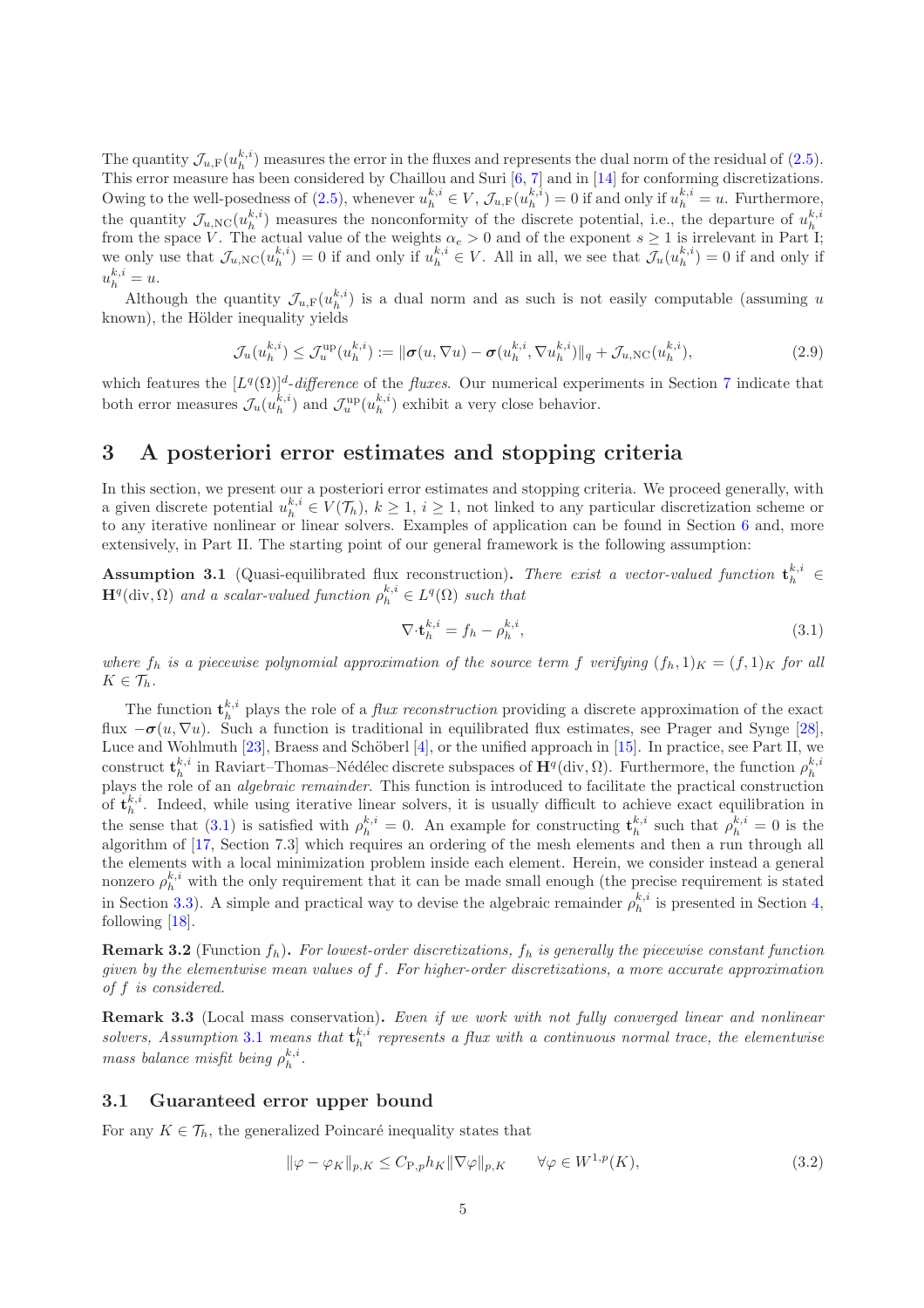where  $\varphi_K$  denotes the mean value of  $\varphi$  in K. Since simplices are convex, there holds  $C_{P,p} = \pi^{-\frac{2}{p}} d^{\frac{1}{2}-\frac{1}{p}}$ for  $p \geq 2$ , see Verfürth [\[30\]](#page-19-3), and  $C_{P,p} = p^{\frac{1}{p}} 2^{\frac{(p-1)}{p}}$  for all  $p \in (1, +\infty)$ , see Chua and Wheeden [\[8\]](#page-18-18). The generalized Friedrichs inequality states that

<span id="page-5-0"></span>
$$
\|\varphi\|_p \le h_{\Omega} \|\nabla \varphi\|_p \qquad \forall \varphi \in V. \tag{3.3}
$$

In what follows, we denote our estimators in the form  $\eta_{\cdot,K}^{k,i}$  where  $k \geq 1$  stands for the nonlinear solver step,  $i \geq 1$  for the linear solver step, and  $K \in \mathcal{T}_h$  for the mesh element. We define global versions of these estimators as  $\eta^{k,i} := \left\{ \sum_{K \in \mathcal{T}_h} (\eta^{k,i}_{\cdot,K})^q \right\}^{1/q}$ . Our main result on the a posteriori error estimate is:

<span id="page-5-5"></span>**Theorem 3.4** (Guaranteed upper bound). Let  $u \in V$  solve  $(2.5)$ , let  $u_h^{k,i} \in V(\mathcal{T}_h)$  be arbitrary, and let Assumption [3.1](#page-4-2) hold. For any  $K \in \mathcal{T}_h$ , define respectively the flux and the nonconformity estimators as

$$
\eta_{\mathcal{F},K}^{k,i} := \|\sigma(u_h^{k,i}, \nabla u_h^{k,i}) + \mathbf{t}_h^{k,i}\|_{q,K},\tag{3.4a}
$$

$$
\eta_{\text{NC},K}^{k,i} := \left\{ \sum_{e \in \mathcal{E}_K} \alpha_e^s h_e^{1-s} \| [u_h^{k,i}] \|_{s,e}^s \right\}^{\frac{1}{q}},\tag{3.4b}
$$

and the algebraic remainder and data oscillation estimators as

<span id="page-5-2"></span>
$$
\eta_{\text{rem},K}^{k,i} := h_{\Omega} \|\rho_h^{k,i}\|_{q,K},\tag{3.5a}
$$

<span id="page-5-4"></span><span id="page-5-3"></span>
$$
\eta_{\text{osc},K}^{k,i} := C_{\text{P},p} h_K \|f - f_h\|_{q,K}.
$$
\n(3.5b)

Then,

<span id="page-5-1"></span>
$$
\mathcal{J}_u(u_h^{k,i}) \le \eta^{k,i} := \eta_{\mathcal{F}}^{k,i} + \eta_{\mathcal{NC}}^{k,i} + \eta_{\mathcal{F}}^{k,i} + \eta_{\mathcal{S}\mathcal{C}}^{k,i}.
$$
\n(3.6)

*Proof.* Taking into account that  $[u] = 0$  for all  $e \in \mathcal{E}_h$ , it is clear that  $\mathcal{J}_{u, NC}(u_h^{k,i}) = \eta_{NC}^{k,i}$ . We are thus left with bounding  $\mathcal{J}_{u,F}(u_h^{k,i})$ . Let  $\varphi \in V$  with  $\|\nabla \varphi\|_p = 1$  be fixed. Since  $\mathbf{t}_h^{k,i} \in \mathbf{H}^q(\text{div}, \Omega)$ , the Green formula yields  $(\mathbf{t}_h^{k,i}, \nabla \varphi) = -(\nabla \cdot \mathbf{t}_h^{k,i}, \varphi)$ . Hence, using [\(2.5\)](#page-3-0) and adding and subtracting  $(\mathbf{t}_h^{k,i}, \nabla \varphi)$ , we infer

$$
(\boldsymbol{\sigma}(u,\nabla u)-\boldsymbol{\sigma}(u_h^{k,i},\nabla u_h^{k,i}),\nabla\varphi)=(f-\nabla\cdot\mathbf{t}_h^{k,i},\varphi)-(\boldsymbol{\sigma}(u_h^{k,i},\nabla u_h^{k,i})+\mathbf{t}_h^{k,i},\nabla\varphi).
$$

The Hölder inequality yields

$$
|(\boldsymbol{\sigma}(\boldsymbol{u}_h^{k,i}, \nabla \boldsymbol{u}_h^{k,i}) + \mathbf{t}_h^{k,i}, \nabla \varphi)| \leq \sum_{K \in \mathcal{T}_h} \|\boldsymbol{\sigma}(\boldsymbol{u}_h^{k,i}, \nabla \boldsymbol{u}_h^{k,i}) + \mathbf{t}_h^{k,i}\|_{q,K}\|\nabla \varphi\|_{p,K} \leq \eta_{\text{F}}^{k,i}.
$$

Assumption [3.1,](#page-4-2) the Hölder inequality, the generalized Poincaré inequality  $(3.2)$ , and the generalized Friedrichs inequality [\(3.3\)](#page-5-0) lead to

$$
|(f - \nabla \cdot \mathbf{t}_h^{k,i}, \varphi)| = \sum_{K \in \mathcal{T}_h} (f - \nabla \cdot \mathbf{t}_h^{k,i} - \rho_h^{k,i}, \varphi)_K + (\rho_h^{k,i}, \varphi)
$$
  
\n
$$
= \sum_{K \in \mathcal{T}_h} (f - f_h, \varphi - \varphi_K)_K + (\rho_h^{k,i}, \varphi)
$$
  
\n
$$
\leq \sum_{K \in \mathcal{T}_h} ||f - f_h||_{q,K} C_{\mathcal{P},p} h_K ||\nabla \varphi||_{p,K} + ||\rho_h^{k,i}||_q h_\Omega ||\nabla \varphi||_p
$$
  
\n
$$
\leq \eta_{\text{osc}}^{k,i} + \eta_{\text{rem}}^{k,i}.
$$

Combining the above bounds yields [\(3.6\)](#page-5-1).

#### 3.2 Distinguishing the different error components

We now identify and estimate separately the various error components. To proceed generally, we introduce the following assumption:

 $\Box$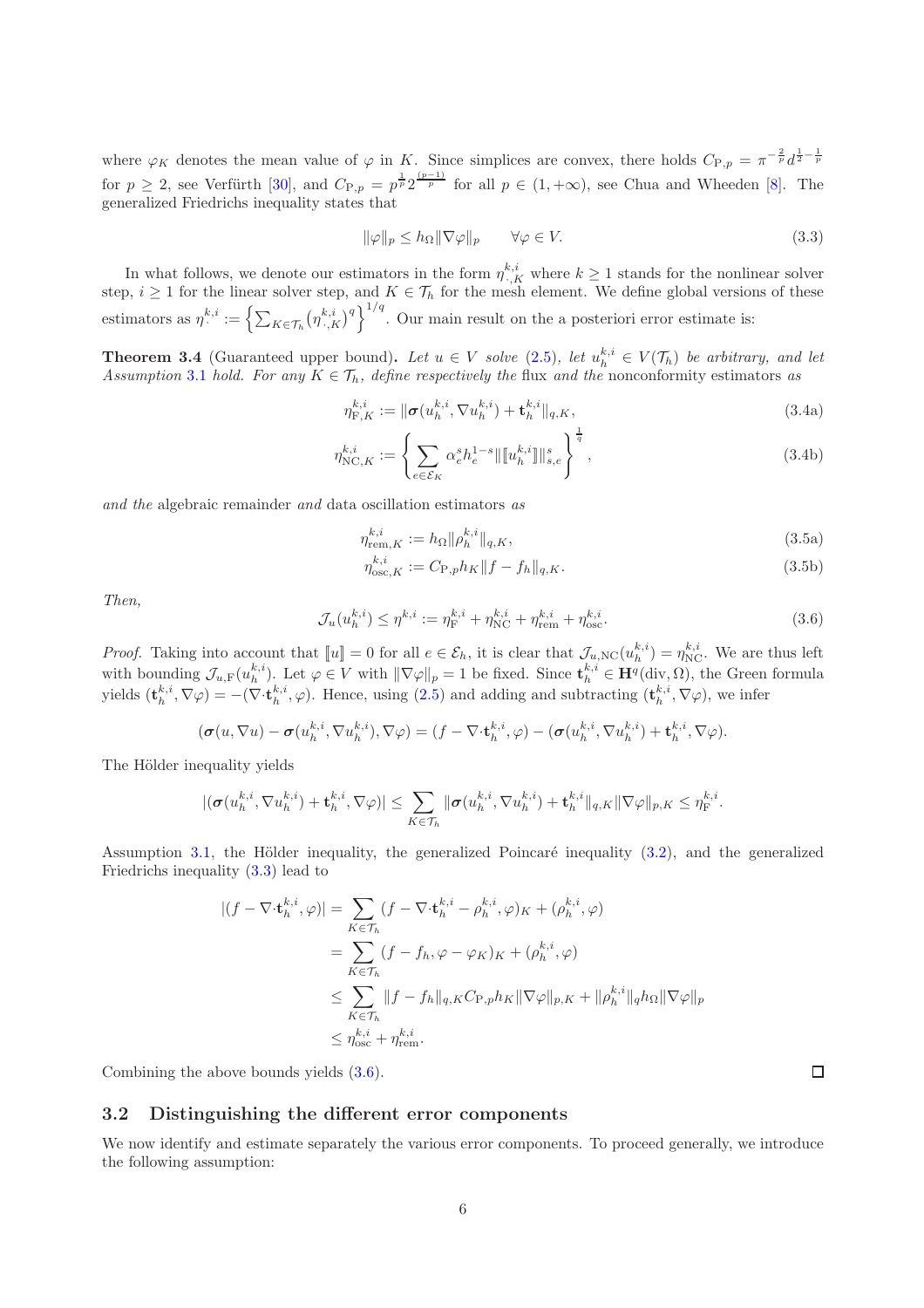<span id="page-6-1"></span>Assumption 3.5 (Discretization, linearization, and algebraic errors). There exist vector-valued functions  $\mathbf{d}_h^{k,i}, \mathbf{l}_h^{k,i}, \mathbf{a}_h^{k,i} \in [L^q(\Omega)]^d$  such that

- (i)  $\mathbf{d}_{h}^{k,i} + \mathbf{l}_{h}^{k,i} + \mathbf{a}_{h}^{k,i} = \mathbf{t}_{h}^{k,i};$
- (ii) as the linear solver converges,  $\|\mathbf{a}_h^{k,i}\|_q \to 0$ ;
- (iii) as the nonlinear solver converges,  $\|\mathbf{l}_h^{k,i}\|_q \to 0$ .

The function  $\mathbf{d}_{h}^{k,i}$  is meant to approximate the *discretization* flux  $-\boldsymbol{\sigma}(u_h^{k,i}, \nabla u_h^{k,i})$ , the function  $\mathbf{l}_h^{k,i}$ represents the *linearization error*, and the function  $a_h^{k,i}$  the *algebraic error*. A generic way to construct  $a_h^{k,i}$ is presented in Section [4;](#page-7-0) the construction of the functions  $\mathbf{d}_h^{k,i}$  and  $\mathbf{l}_h^{k,i}$  then depends on the discretization scheme at hand, see Section [6](#page-9-0) for a first example and, more generally, Part II.

The last error component we distinguish is *quadrature*. Indeed, because of nonlinearities,  $\sigma(u_h^{k,i}, \nabla u_h^{k,i})$ is not necessarily a piecewise polynomial even if the discrete potential  $u_h^{k,i}$  is so. We introduce a piecewise polynomial vector-valued function  $\overline{\sigma}_h^{k,i}$  meant to approximate  $\sigma(u_h^{k,i}, \nabla u_h^{k,i})$ ; the specific definition of  $\overline{\sigma}_h^{k,i}$  depends on the discretization scheme at hand, see Section [6](#page-9-0) and Part II. The main result

<span id="page-6-5"></span>**Theorem 3.6** (A posteriori error estimate distinguishing the error components). Let  $u \in V$  solve [\(2.5\)](#page-3-0) and let  $u_h^{k,i} \in V(\mathcal{T}_h)$  be arbitrary. Let Assumptions [3.1](#page-4-2) and [3.5](#page-6-1) hold. For any  $K \in \mathcal{T}_h$ , define respectively the discretization, linearization, algebraic, and quadrature estimators as

$$
\eta_{\text{disc},K}^{k,i} := 2^{1/p} \left( \|\overline{\sigma}_h^{k,i} + \mathbf{d}_h^{k,i} \|_{q,K} + \eta_{\text{NC},K}^{k,i} \right),\tag{3.7a}
$$

<span id="page-6-4"></span>
$$
\eta_{\text{lin},K}^{k,i} := \| \mathbf{l}_h^{k,i} \|_{q,K},\tag{3.7b}
$$

$$
\eta_{\text{alg},K}^{k,i} := \|\mathbf{a}_h^{k,i}\|_{q,K},\tag{3.7c}
$$

$$
\eta_{\text{quad},K}^{k,i} := \|\boldsymbol{\sigma}(u_h^{k,i}, \nabla u_h^{k,i}) - \overline{\boldsymbol{\sigma}}_h^{k,i}\|_{q,K},\tag{3.7d}
$$

with  $\eta_{\text{NC},K}^{k,i}$  defined by [\(3.4b\)](#page-5-2). Let  $\eta_{\text{rem},K}^{k,i}$  and  $\eta_{\text{osc},K}^{k,i}$  be defined respectively by [\(3.5a\)](#page-5-3) and [\(3.5b\)](#page-5-4). Then,

$$
\mathcal{J}_u(u_h^{k,i}) \le \eta_{\text{disc}}^{k,i} + \eta_{\text{lin}}^{k,i} + \eta_{\text{alg}}^{k,i} + \eta_{\text{rem}}^{k,i} + \eta_{\text{quad}}^{k,i} + \eta_{\text{osc}}^{k,i}.
$$
\n(3.8)

Proof. The decomposition of Assumption [3.5](#page-6-1) and the triangle inequality yield

$$
\|\sigma(u_h^{k,i}, \nabla u_h^{k,i}) + \mathbf{t}_h^{k,i}\|_{q,K} \leq \|\overline{\sigma}_h^{k,i} + \mathbf{d}_h^{k,i}\|_{q,K} + \|\mathbf{l}_h^{k,i}\|_{q,K} + \|\mathbf{a}_h^{k,i}\|_{q,K} + \eta_{\text{quad},K}^{k,i}.
$$

The assertion then follows from Theorem [3.4](#page-5-5) combined with the triangle inequality, the Hölder inequality, and the inequality  $a^q + b^q \leq (a+b)^q$  for  $a, b \geq 0$  used to regroup  $\|\overline{\sigma}_h^{k,i} + \mathbf{d}_h^{k,i}\|_{q,K}$  with  $\eta_{\text{NC},K}^{k,i}$ . □

#### <span id="page-6-0"></span>3.3 Stopping criteria

We can now devise stopping criteria for the linear solver in step [3c](#page-1-1) of Algorithm 1.1 and for the nonlinear solver in step [4](#page-1-3) of Algorithm 1.1. The idea is to require the algebraic estimator to be sufficiently small with respect to the linearization or discretization estimators and the linearization estimator to be sufficiently small with respect to the discretization estimator. We introduce a third (balancing) requirement, namely that the algebraic remainder estimator be sufficiently small with respect to the three other estimators.

We consider two versions for the criteria, a global one and a local one. Our *global stopping criteria* are

$$
\eta_{\text{rem}}^{k,i} \le \gamma_{\text{rem}} \max \{ \eta_{\text{disc}}^{k,i}, \eta_{\text{lin}}^{k,i}, \eta_{\text{alg}}^{k,i} \},\tag{3.9a}
$$

<span id="page-6-6"></span><span id="page-6-3"></span><span id="page-6-2"></span>
$$
\eta_{\text{alg}}^{k,i} \le \gamma_{\text{alg}} \max \{ \eta_{\text{disc}}^{k,i}, \eta_{\text{lin}}^{k,i} \},\tag{3.9b}
$$

$$
\eta_{\text{lin}}^{k,i} \le \gamma_{\text{lin}} \eta_{\text{disc}}^{k,i},\tag{3.9c}
$$

where  $\gamma_{\text{rem}}, \gamma_{\text{alg}},$  and  $\gamma_{\text{lin}}$  are positive user-given weights, typically of order 0.1. These global criteria are used to establish the *global efficiency* of our error estimators, see Theorem [5.4.](#page-9-1) Our *local stopping criteria*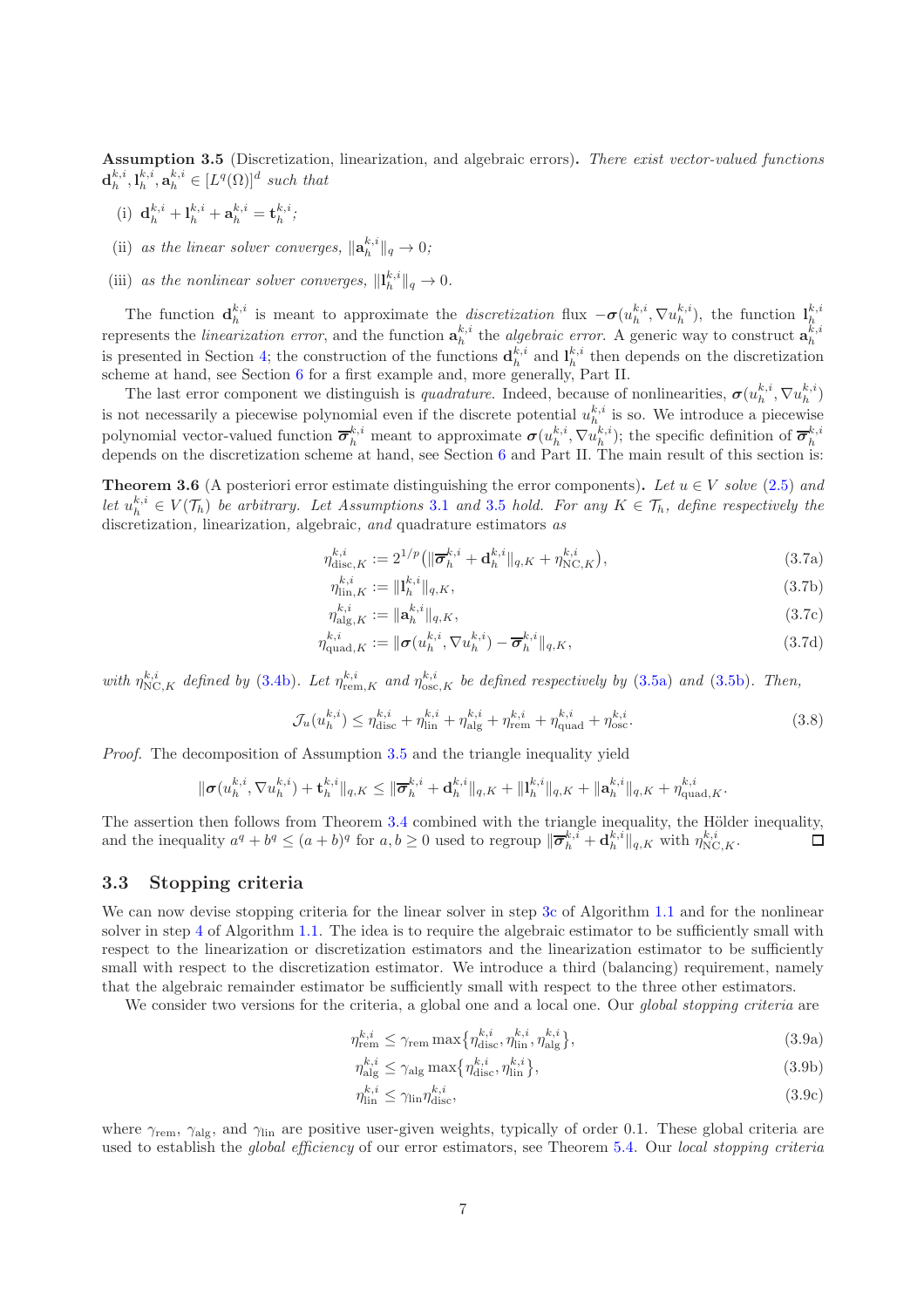are elementwise equivalents of [\(3.9\)](#page-6-2),

<span id="page-7-6"></span>
$$
\eta_{\text{rem},K}^{k,i} \le \gamma_{\text{rem},K} \max \{ \eta_{\text{disc},K}^{k,i}, \eta_{\text{lin},K}^{k,i}, \eta_{\text{alg},K}^{k,i} \} \qquad \forall K \in \mathcal{T}_h,
$$
\n(3.10a)

$$
\eta_{\text{alg},K}^{k,i} \le \gamma_{\text{alg},K} \max \{ \eta_{\text{disc},K}^{k,i}, \eta_{\text{lin},K}^{k,i} \} \qquad \forall K \in \mathcal{T}_h,
$$
\n(3.10b)

<span id="page-7-8"></span><span id="page-7-7"></span><span id="page-7-2"></span>
$$
\eta_{\text{lin},K}^{k,i} \le \gamma_{\text{lin},K} \eta_{\text{disc},K}^{k,i} \qquad \forall K \in \mathcal{T}_h,\tag{3.10c}
$$

where, for any  $K \in \mathcal{T}_h$ ,  $\gamma_{\text{rem},K}$ ,  $\gamma_{\text{alg},K}$ , and  $\gamma_{\text{lin},K}$  are positive user-given weights, typically of order 0.1. These local criteria are used to establish the local efficiency of our error estimators, see Theorem [5.3,](#page-8-0) and are essential for mesh adaptivity.

# <span id="page-7-0"></span>4 Algebraic remainder and algebraic error flux reconstruction

The goal of this section is to present a simple and practical way to devise the algebraic remainder  $\rho_h^{k,i}$ and the algebraic error flux reconstruction  $a_h^{k,i}$  so that the stopping criteria [\(3.9a\)](#page-6-3) or [\(3.10a\)](#page-7-2) together with Assumption  $3.5(i\text{-}ii)$  $3.5(i\text{-}ii)$  are satisfied. To this purpose, we suppose that we have at our disposal the flux reconstructions  $\mathbf{d}_h^{k,i}$  and  $\mathbf{l}_h^{k,i}$  such that the sum  $(\mathbf{d}_h^{k,i} + \mathbf{l}_h^{k,i})$  satisfies the following assumption (recall that  $f_h$  is the piecewise polynomial approximation of f introduced in Assumption [3.1\)](#page-4-2):

<span id="page-7-4"></span>**Assumption 4.1** (Quasi-equilibration for  $(\mathbf{d}_h^{k,i} + \mathbf{l}_h^{k,i})$ ). The function  $(\mathbf{d}_h^{k,i} + \mathbf{l}_h^{k,i})$  is in  $\mathbf{H}^q(\text{div}, \Omega)$ , and there exists a scalar-valued function  $r_h^{k,i} \in L^q(\Omega)$  such that

<span id="page-7-3"></span>
$$
\nabla \cdot (\mathbf{d}_h^{k,i} + \mathbf{l}_h^{k,i}) = f_h - r_h^{k,i}.\tag{4.1}
$$

Referring to Algorithm 1.1 where the linear system [\(1.2\)](#page-0-1) for some fixed  $k \geq 1$  is being solved iteratively, the *i*-th step of the linear solver yields the algebraic residual vector  $R^{k,i}$  in [\(1.3\)](#page-1-4). We will see in Part II how the (piecewise polynomial) function  $r_h^{k,i}$  can be related in a simple manner to the components of the vector  $R^{k,i}$  for various discretization schemes, see also Section [6](#page-9-0) for a simple example. Now, the idea to construct  $\rho_h^{k,i}$  and  $\mathbf{a}_h^{k,i}$ , following [\[17,](#page-18-10) Section 7.2] and [\[18\]](#page-18-17), consists in performing some additional steps, say  $\nu > 0$ , of the iterative linear solver. We emphasize that this construction is independent of the actual form of this solver. Performing these additional  $\nu$  steps yields the algebraic residual vector  $R^{k,i+\nu}$  such that

$$
\mathbb{A}^k U^{k,i+\nu} = F^k - R^{k,i+\nu},\tag{4.2}
$$

and from this vector, the function  $r_h^{k,i+\nu}$  is constructed in the same way as  $r_h^{k,i}$  from  $R^{k,i}$ . We can now construct  $\rho_h^{k,i}$  and  $\mathbf{a}_h^{k,i}$  as follows:

<span id="page-7-5"></span>**Definition 4.2** (Construction of  $\rho_h^{k,i}$  and  $\mathbf{a}_h^{k,i}$ ). Let the k-th step of the nonlinear solver and the *i*-th step of the linear solver be given, yielding  $(d_h^{k,i} + l_h^{k,i})$  and  $r_h^{k,i}$  satisfying [\(4.1\)](#page-7-3). Let  $\nu > 0$  and perform  $\nu$  additional steps of the linear solver, yielding  $(\mathbf{d}_h^{k,i+\nu} + \mathbf{l}_h^{k,i+\nu})$  and  $r_h^{k,i+\nu}$  satisfying [\(4.1\)](#page-7-3) with i replaced by  $i+\nu$ . Then, set

$$
\mathbf{a}_h^{k,i} := (\mathbf{d}_h^{k,i+\nu} + \mathbf{l}_h^{k,i+\nu}) - (\mathbf{d}_h^{k,i} + \mathbf{l}_h^{k,i}),
$$
(4.3a)

$$
\rho_h^{k,i} := r_h^{k,i+\nu}.\tag{4.3b}
$$

The following important result can be easily verified:

Lemma 4.3 (Assumptions [3.1](#page-4-2) and [3.5\(](#page-6-1)i-ii)). Under Assumption [4.1](#page-7-4) and with the construction of Defini-tion [4.2](#page-7-5), define  $\mathbf{t}_h^{k,i} := \mathbf{d}_h^{k,i} + \mathbf{l}_h^{k,i} + \mathbf{a}_h^{k,i}$ . Then, Assumptions [3.1](#page-4-2) and [3.5\(](#page-6-1)i-ii) hold.

In practice, the parameter  $\nu$  can be determined adaptively by increasing progressively its value and checking  $(3.9a)$  or  $(3.10a)$ .

## <span id="page-7-1"></span>5 Local and global efficiency and robustness

This section is devoted to the proof of the efficiency and robustness of our a posteriori error estimates. The specific construction of Section [4](#page-7-0) is not needed; we just use the stopping criteria  $(3.9)$  or  $(3.10)$ .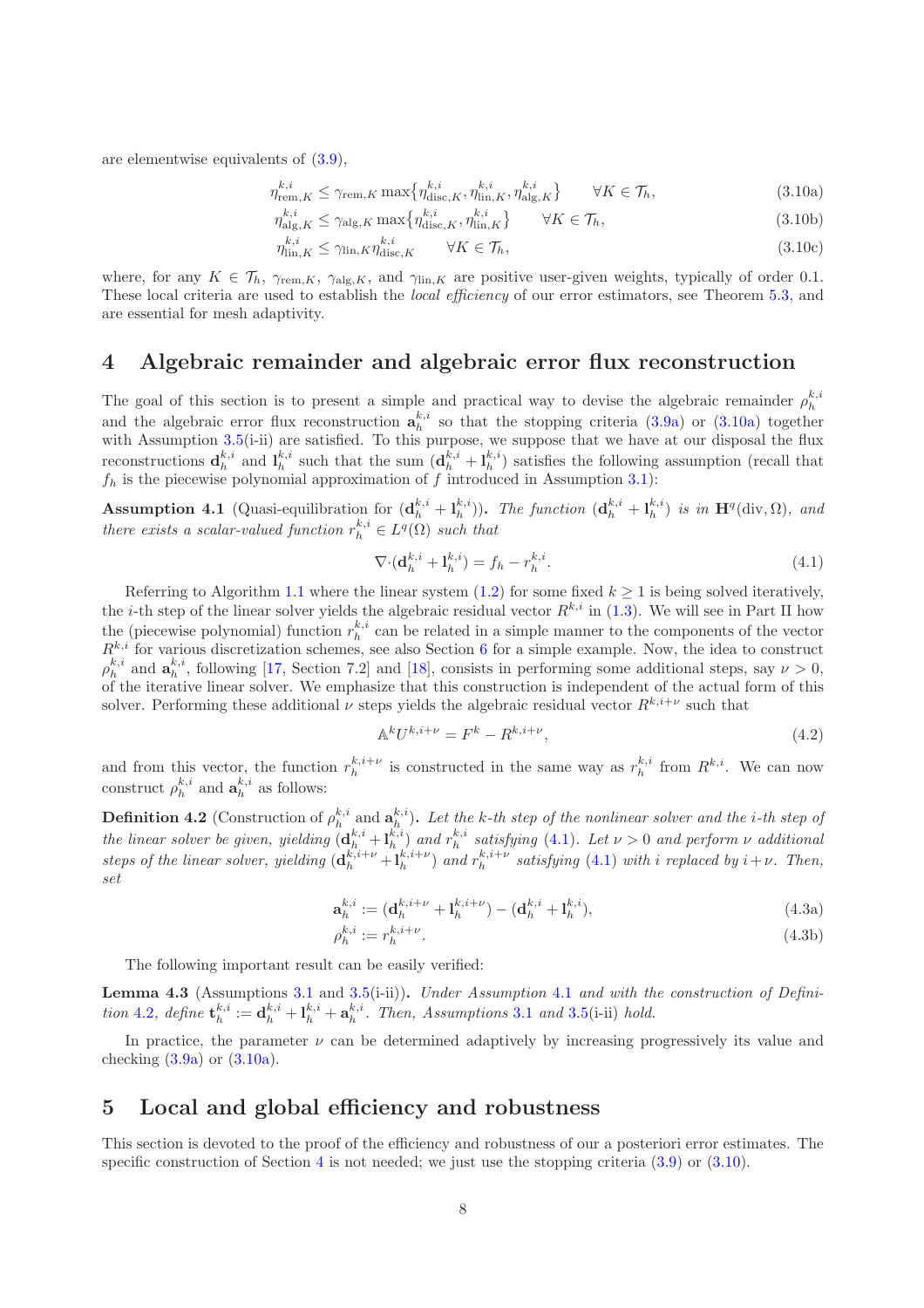#### 5.1 Local approximation property

To proceed generally, we make an additional assumption on the discretization error flux reconstruction  $\mathbf{d}_h^{k,i}$ . We verify this assumption for a large class of discretization schemes in Part II. Recall that  $u_h^{k,i} \in V(\mathcal{T}_h)$ is arbitrary, that  $f_h$  is a piecewise polynomial approximation of f, and that  $\overline{\sigma}_h^{k,i}$  is a piecewise polynomial approximation of  $\sigma(u_h^{k,i}, \nabla u_h^{k,i})$ . For any  $K \in \mathcal{T}_h$ , let  $\mathfrak{T}_K$  collect all elements  $K' \in \mathcal{T}_h$  which share at least a vertex with K. Similarly, let  $\mathfrak{E}_K$  collect all faces which share at least a vertex with K, and  $\mathfrak{E}_K^{\text{int}} := \mathfrak{E}_K \cap \mathcal{E}_h^{\text{int}}$ . Let  $n_e$  be the unit normal vector of the face e (its orientation is irrelevant). Define

$$
\eta_{\sharp,\mathfrak{T}_K}^{k,i} := \left\{ \sum_{K' \in \mathfrak{T}_K} h_{K'}^q \| f_h + \nabla \cdot \overline{\sigma}_h^{k,i} \|_{q,K'}^q + \sum_{e \in \mathfrak{E}_K^{\text{int}}} h_e \| \overline{\sigma}_h^{k,i} \cdot \mathbf{n}_e \|\|_{q,e}^q \right\}^{\frac{1}{q}}.
$$
(5.1a)

We also use the notation  $\eta_{\cdot,\mathfrak{T}_K}^{k,i} := \left\{ \sum_{K' \in \mathfrak{T}_K} (\eta_{\cdot,K'}^{k,i})^q \right\}^{\frac{1}{q}}$  for the estimators introduced in Section [3.](#page-4-0) Henceforth,  $A \leq B$  stands for the inequality  $A \leq CB$  with a generic constant C independent of the mesh sizes  $h_K$  and  $h_e$ , the domain  $\Omega$ , the nonlinear function  $\sigma$ , and the Lebesgue exponent p, but that can depend on the shape regularity of the mesh family  $\{\mathcal{T}_h\}_h$  and on the polynomial degrees of  $\bar{\sigma}_h^{k,i}$  and  $f_h$ .

<span id="page-8-1"></span>**Assumption 5.1** (Local approximation property). For all  $K \in \mathcal{T}_h$ , there holds

$$
\|\overline{\boldsymbol{\sigma}}_h^{k,i} + \mathbf{d}_h^{k,i}\|_{q,K} \lesssim \eta_{\sharp,\mathfrak{T}_K}^{k,i} + \eta_{\text{NC},\mathfrak{T}_K}^{k,i} + \eta_{\text{osc},\mathfrak{T}_K}^{k,i}.
$$
\n
$$
(5.2)
$$

**Remark 5.2** (Tighter approximation property). For most discretization schemes, see Part II, it is actually possible to prove  $\|\overline{\boldsymbol\sigma}_h^{k,i}+\mathbf{d}_h^{k,i}\|_{q,K}\lesssim \eta_{\sharp,\mathfrak{T}_K}^{k,i}.$ 

#### 5.2 Local efficiency

Our local efficiency result is achieved with respect to the error measure  $\mathcal{J}_u^{\text{up}}(u_h^{k,i})$  defined by [\(2.9\)](#page-4-4).

<span id="page-8-0"></span>**Theorem 5.3** (Local efficiency). Let  $u \in V$  solve [\(2.5\)](#page-3-0) and let  $u_h^{k,i} \in V(\mathcal{T}_h)$  be arbitrary. Let the local stopping criteria [\(3.10\)](#page-7-6) be satisfied. Then, under Assumption [5.1](#page-8-1), there holds, for all  $K \in \mathcal{T}_h$ ,

$$
\eta_{\text{disc},K}^{k,i} + \eta_{\text{lin},K}^{k,i} + \eta_{\text{alg},K}^{k,i} + \eta_{\text{rem},K}^{k,i}
$$
\n
$$
\lesssim \|\boldsymbol{\sigma}(u,\nabla u) - \boldsymbol{\sigma}(u_h^{k,i},\nabla u_h^{k,i})\|_{q,\mathfrak{T}_K} + \eta_{\text{NC},\mathfrak{T}_K}^{k,i} + \eta_{\text{quad},\mathfrak{T}_K}^{k,i} + \eta_{\text{osc},\mathfrak{T}_K}^{k,i}.
$$
\n(5.3)

.

*Proof.* Let  $K \in \mathcal{T}_h$  be fixed. Owing to the local criteria [\(3.10\)](#page-7-6), we infer

$$
\eta_{\text{lin},K}^{k,i} + \eta_{\text{alg},K}^{k,i} + \eta_{\text{rem},K}^{k,i} \lesssim \eta_{\text{disc},K}^{k,i}.
$$

Combining the definition [\(3.7a\)](#page-6-4) of  $\eta_{\text{disc},K}^{k,i}$  with Assumption [5.1](#page-8-1) yields  $\eta_{\text{disc},K}^{k,i} \lesssim \eta_{\sharp,\mathfrak{T}_K}^{k,i} + \eta_{\text{NC},\mathfrak{T}_K}^{k,i} + \eta_{\text{osc},\mathfrak{T}_K}^{k,i}$ , whence

$$
\eta_{\text{disc},K}^{k,i} + \eta_{\text{lin},K}^{k,i} + \eta_{\text{alg},K}^{k,i} + \eta_{\text{rem},K}^{k,i} \lesssim \eta_{\sharp,\mathfrak{T}_K}^{k,i} + \eta_{\text{NC},\mathfrak{T}_K}^{k,i} + \eta_{\text{osc},\mathfrak{T}_K}^{k,i}
$$

Now, the inequalities  $(A.6)$  and  $(A.7)$  from [\[14,](#page-18-11) Proof of Lemma 4.3] together with the triangle inequality yield

$$
\eta_{\sharp,\mathfrak{T}_K}^{k,i} \lesssim \|\boldsymbol{\sigma}(u,\nabla u) - \overline{\boldsymbol{\sigma}}_h^{k,i}\|_{q,\mathfrak{T}_K} + \eta_{\mathrm{osc},\mathfrak{T}_K}^{k,i}
$$
  

$$
\lesssim \|\boldsymbol{\sigma}(u,\nabla u) - \boldsymbol{\sigma}(u_h^{k,i},\nabla u_h^{k,i})\|_{q,\mathfrak{T}_K} + \eta_{\mathrm{quad},\mathfrak{T}_K}^{k,i} + \eta_{\mathrm{osc},\mathfrak{T}_K}^{k,i},
$$

whence the assertion of the theorem.

#### 5.3 Global efficiency and robustness

Proceeding as above (while relying on  $(A.10)$  and  $(A.11)$  from [\[14,](#page-18-11) Proof of Lemma 4.7]) yields our main result for global efficiency and robustness with respect to the original error measure  $\mathcal{J}_u(u_h^{k,i})$ .

 $\Box$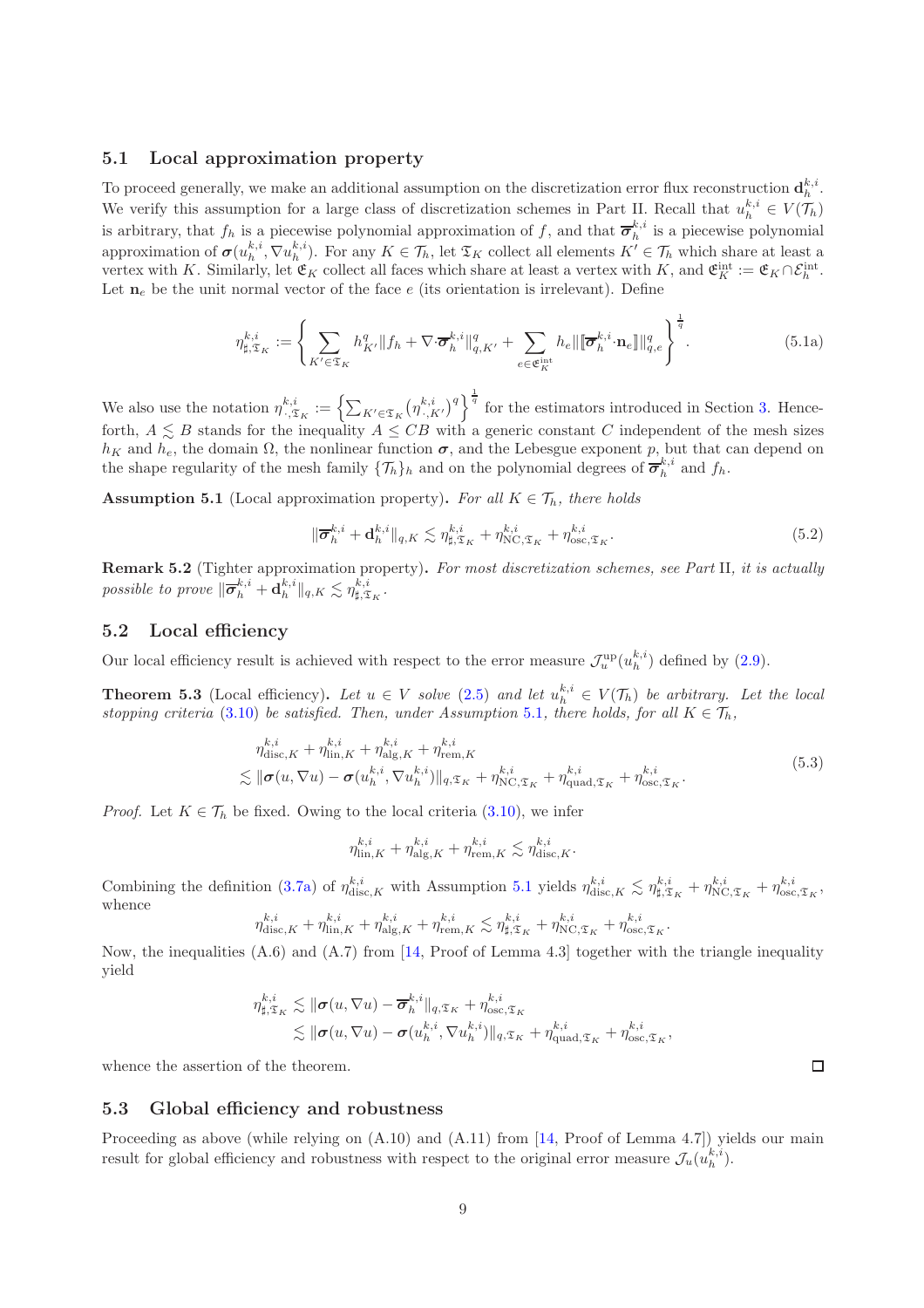<span id="page-9-1"></span>**Theorem 5.4** (Global efficiency and robustness). Let  $u \in V$  solve [\(2.5\)](#page-3-0) and let  $u_h^{k,i} \in V(\mathcal{T}_h)$  be arbitrary. Let the global stopping criteria [\(3.9\)](#page-6-2) be satisfied. Then, under Assumption [5.1](#page-8-1), there holds

$$
\eta_{\text{disc}}^{k,i} + \eta_{\text{lin}}^{k,i} + \eta_{\text{alg}}^{k,i} + \eta_{\text{rem}}^{k,i} \lesssim \mathcal{J}_u(u_h^{k,i}) + \eta_{\text{quad}}^{k,i} + \eta_{\text{osc}}^{k,i}.\tag{5.4}
$$

**Remark 5.5** (Comparison with [\[14\]](#page-18-11)). In [\[14\]](#page-18-11), the linearization stopping parameters  $\gamma_{lin,K}$  (or  $\gamma_{lin}$ ) had to be "small enough" in order that the equivalents of Theorems [5.3](#page-8-0) and [5.4](#page-9-1) hold. This is no longer necessary in the present setting owing to the decomposition introduced in Assumption [3.5](#page-6-1) and the fact that Assumption [5.1](#page-8-1) concerns the component  $\mathbf{d}_h^{k,i}$  of the flux reconstruction.

# <span id="page-9-0"></span>6 Example: p-Laplacian discretized by nonconforming finite elements

We show in this section how to apply the above abstract theory to a specific example: the  $p$ -Laplacian discretized by nonconforming finite elements and linearized either by the Newton or the fixed point method. We recall that the *p*-Laplacian fits the general form  $(2.4)$  with  $\sigma(\xi) = |\xi|^{p-2}\xi$  for all  $\xi \in \mathbb{R}^d$  so that, in this example, the nonlinear flux function  $\sigma$  only depends on  $\xi$ .

#### 6.1 Discretization

Let  $f_h$  be the piecewise constant function given by the elementwise mean values of the source term f. Let  $V_h$  be the Crouzeix–Raviart finite element space [\[9\]](#page-18-19) of piecewise affine polynomials on  $\mathcal{T}_h$  such that the interface jumps and boundary face values have zero mean value over the corresponding face. The corresponding discretization of problem [\(2.5\)](#page-3-0) reads: find  $u_h \in V_h$  such that

<span id="page-9-2"></span>
$$
(\boldsymbol{\sigma}(\nabla u_h), \nabla v_h) = (f_h, v_h) \qquad \forall v_h \in V_h. \tag{6.1}
$$

Let  $\psi_e \in V_h$  stand for the Crouzeix-Raviart basis function associated with the face  $e \in \mathcal{E}_h^{\text{int}}$ , i.e., the function that takes the value 1 at the barycenter of e and the value 0 at the barycenter of other faces in  $\mathcal{E}_h$ . Testing [\(6.1\)](#page-9-2) against these basis functions gives rise to the nonlinear algebraic system [\(1.1\)](#page-0-0).

#### 6.2 Linearization

Choosing  $u_h^0 \in V_h$  yields the initial vector  $U^0$  in Algorithm 1.1. The linearization of  $(6.1)$ , for  $k \ge 1$ , reads: find  $u_h^k \in V_h$  such that

$$
(\boldsymbol{\sigma}^{k-1}(\nabla u_h^k), \nabla \psi_e) = (f_h, \psi_e) \qquad \forall e \in \mathcal{E}_h^{\text{int}}, \tag{6.2}
$$

which is a functional form of the algebraic system  $(1.2)$ . Two common linearizations to define the flux function  $\boldsymbol{\sigma}^{k-1}$  are the fixed point linearization where  $\boldsymbol{\sigma}^{k-1}(\boldsymbol{\xi}) := |\nabla u_h^{k-1}|^{p-2}\boldsymbol{\xi}$ , and the Newton linearization where

<span id="page-9-3"></span>
$$
\sigma^{k-1}(\xi) := |\nabla u_h^{k-1}|^{p-2}\xi + (p-2)|\nabla u_h^{k-1}|^{p-4}(\nabla u_h^{k-1} \otimes \nabla u_h^{k-1})(\xi - \nabla u_h^{k-1}).\tag{6.3}
$$

#### 6.3 Algebraic solution

On the *i*-th step,  $i \geq 1$ , of an iterative linear solver for the algebraic system  $(1.2)$ , we obtain the algebraic residual vector  $R^{k,i}$  in [\(1.3\)](#page-1-4). Here, this vector has components associated with the interior faces,  $R^{k,i}$  =  ${R_e^{k,i}}_{e \in \mathcal{E}_h^{\text{int}}}$ . For convenience, we also set  $R_e^{k,i} := 0$  for any  $e \in \mathcal{E}_h^{\text{ext}}$ . The functional form of  $(1.3)$  is: find  $u_h^{k,i} \in V_h$  such that

$$
(\boldsymbol{\sigma}^{k-1}(\nabla u_h^{k,i}), \nabla \psi_e) = (f_h, \psi_e) - R_e^{k,i} \qquad \forall e \in \mathcal{E}_h^{\text{int}}.\tag{6.4}
$$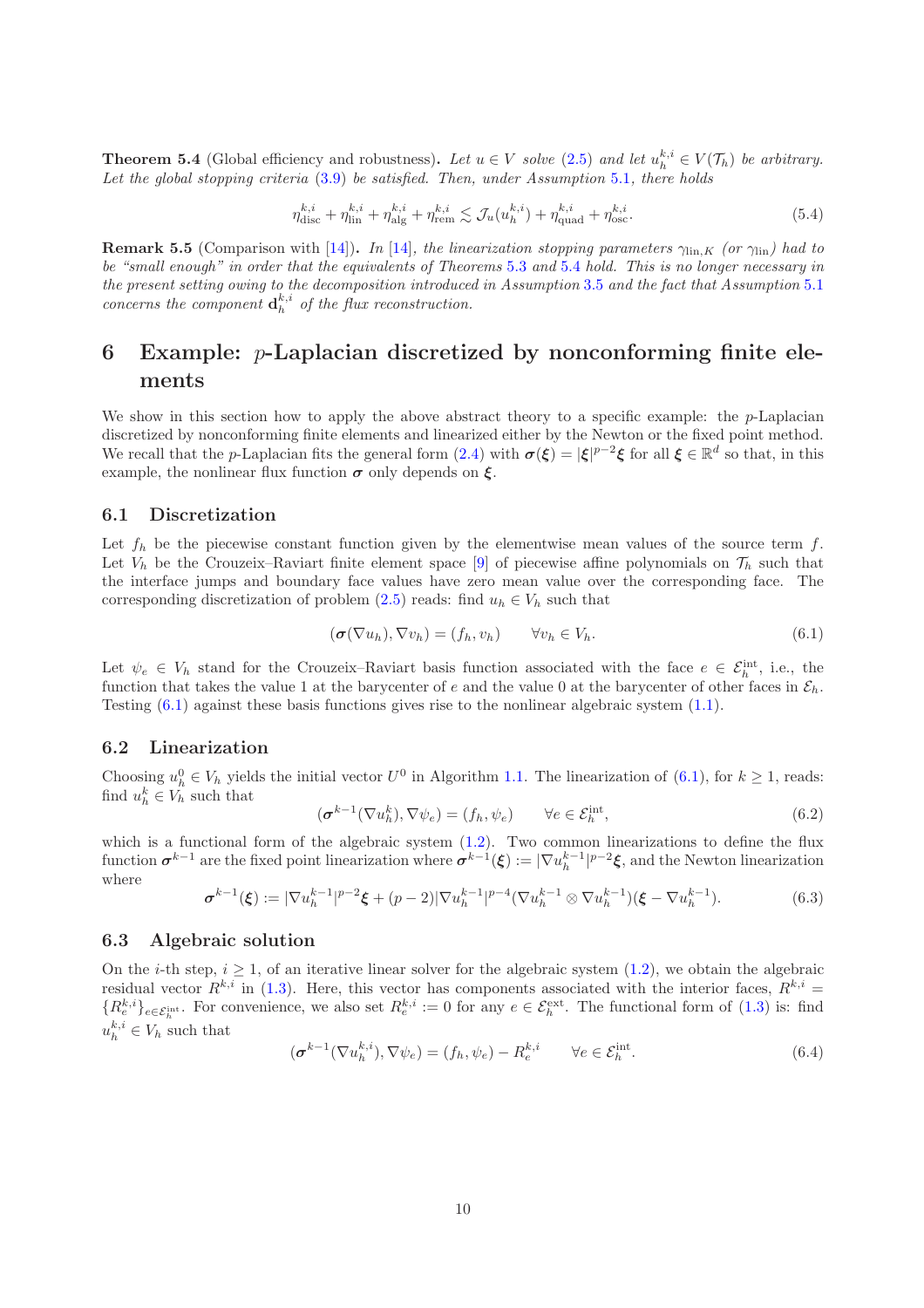#### <span id="page-10-1"></span>6.4 Flux reconstruction

We present here a simple approach where the flux reconstructions  $\mathbf{d}_h^{k,i}$  and  $\mathbf{l}_h^{k,i}$  are prescribed elementwise, while the flux reconstruction  $\mathbf{a}_h^{k,i}$  results from Definition [4.2.](#page-7-5) For all  $K \in \mathcal{T}_h$ , let  $\mathbf{f}_h(\mathbf{x})|_K := \frac{f_h|_K}{d}(\mathbf{x} - \mathbf{x}_K)$ where  $\mathbf{x}_K$  is the barycenter of K. For all  $e \in \mathcal{E}_K$ , let  $K_e$  be the sub-simplex of K formed by the face e and the point  $\mathbf{x}_K$ . Let  $D_e$  regroup the two (or one for boundary faces) sub-simplices  $K_e$  which share e. We first prescribe the sum  $(\mathbf{d}_h^{k,i} + \mathbf{l}_h^{k,i})$ :

**Definition 6.1** (Construction of  $(\mathbf{d}_h^{k,i} + \mathbf{l}_h^{k,i})$ ). Set, for all  $K \in \mathcal{T}_h$ ,

$$
(\mathbf{d}_{h}^{k,i} + \mathbf{l}_{h}^{k,i})|_{K} := \left( -\boldsymbol{\sigma}^{k-1} (\nabla u_{h}^{k,i}) + \mathbf{f}_{h} \right)|_{K} - \sum_{e \in \mathcal{E}_{K}} |D_{e}|^{-1} \frac{R_{e}^{k,i}}{d} (\mathbf{x} - \mathbf{x}_{K})|_{K_{e}}.
$$
\n(6.5)

To comply with Assumption [3.5\(](#page-6-1)iii), the construction of  $\mathbf{d}_h^{k,i}$  mimics that of  $(\mathbf{d}_h^{k,i} + \mathbf{l}_h^{k,i})$  with  $\boldsymbol{\sigma}(\nabla u_h^{k,i})$ in place of  $\boldsymbol{\sigma}^{k-1}(\nabla u_h^{k,i})$ . Specifically, let

$$
\bar{R}_{e}^{k,i} := (f_h, \psi_e) - (\boldsymbol{\sigma}(\nabla u_h^{k,i}), \nabla \psi_e) \qquad \forall e \in \mathcal{E}_h^{\text{int}}, \tag{6.6}
$$

and  $\bar{R}_{e}^{k,i} := 0$  for all  $e \in \mathcal{E}_h^{\text{ext}}$ . We prescribe  $\mathbf{d}_h^{k,i}$  (and hence, also  $\mathbf{l}_h^{k,i}$  by subtraction):

**Definition 6.2** (Construction of  $\mathbf{d}_h^{k,i}$ ). Set, for all  $K \in \mathcal{T}_h$ ,

$$
\mathbf{d}_h^{k,i}|_K := \left(-\boldsymbol{\sigma}(\nabla u_h^{k,i}) + \mathbf{f}_h\right)|_K - \sum_{e \in \mathcal{E}_K} |D_e|^{-1} \frac{\bar{R}_e^{k,i}}{d} (\mathbf{x} - \mathbf{x}_K)|_{K_e}.\tag{6.7}
$$

We postpone the verification of Assumptions [4.1](#page-7-4) and [5.1](#page-8-1) to Part II. At this stage, we just observe that the function  $r_h^{k,i}$  in Assumption [4.1](#page-7-4) is piecewise constant on the dual mesh  $\mathcal{D}_h = \{D_e\}_{e \in \mathcal{E}_h}$  with  $r_h^{k,i}|_{D_e} = R_e^{k,i}|_{e}^{-1}$  for all  $e \in \mathcal{E}_h$ , and that, in Assumption [5.1,](#page-8-1) the function  $\overline{\sigma}_h^{k,i}$  is piecewise constant on  $\mathcal{T}_h$  and simply equal to  $\boldsymbol{\sigma}(\nabla u_h^{k,i})$  (so that  $\eta_{\text{quad}}^{k,i}$  is zero). Moreover,  $\mathbf{d}_h^{k,i}$  and  $\mathbf{l}_h^{k,i}$  turn out to have continuous normal component across interfaces, so that both functions sit in  $\mathbf{H}^{q}(\text{div}, \Omega)$ .

# <span id="page-10-0"></span>7 Numerical experiments

This section illustrates numerically our theoretical developments. We consider the p-Laplacian with  $p \in \mathbb{R}$  $\{1.5, 4, 10\}, d = 2$ , and two test cases with known analytical solution. The first case only considers uniform mesh refinement, whereas the second one also includes adaptive mesh refinement. We employ the Crouzeix– Raviart nonconforming finite element method [\(6.1\)](#page-9-2) and use the flux reconstructions of Section [6.4.](#page-10-1) We use the Newton linearization [\(6.3\)](#page-9-3) together with the conjugate gradient (CG) method with diagonal precondi-tioning as linear solver. In [\(2.8b\)](#page-3-1), the coefficients  $\alpha_e$  are set to one and  $s := q$ .

#### <span id="page-10-2"></span>7.1 A first test case

We set  $\Omega := (0, 1) \times (0, 1)$ ,  $f := 2$ , and prescribe the Dirichlet boundary condition by the exact solution

$$
u(\mathbf{x}) = -\frac{p-1}{p} |\mathbf{x} - (0.5, 0.5)|^{p/(p-1)} + \frac{p-1}{p} \left(\frac{1}{2}\right)^{p/(p-1)}.
$$

This is a two-dimensional extension of a test case from Chaillou and Suri [\[7\]](#page-17-4). The error stemming from inhomogeneous boundary conditions is not taken into account. We consider six levels of uniform mesh refinement, together with the values  $p \in \{1.5, 10\}$ .

We compare three different stopping criteria in Algorithm 1.1, leading to three different solution approaches:

• In the Full Newton (FN) method, both the nonlinear and linear solvers are iterated to "almost" convergence. More precisely, we use the global stopping criteria  $\eta_{\text{alg}}^{k,i} \leq 10^{-8}$  and  $\eta_{\text{lin}}^{k,i} \leq 10^{-8}$ . The stopping criterion [\(3.9a\)](#page-6-3) is employed with  $\gamma_{\text{rem}} = 0.1$ ; this criterion influences the precision of the calculation of the algebraic error component but not Algorithm 1.1.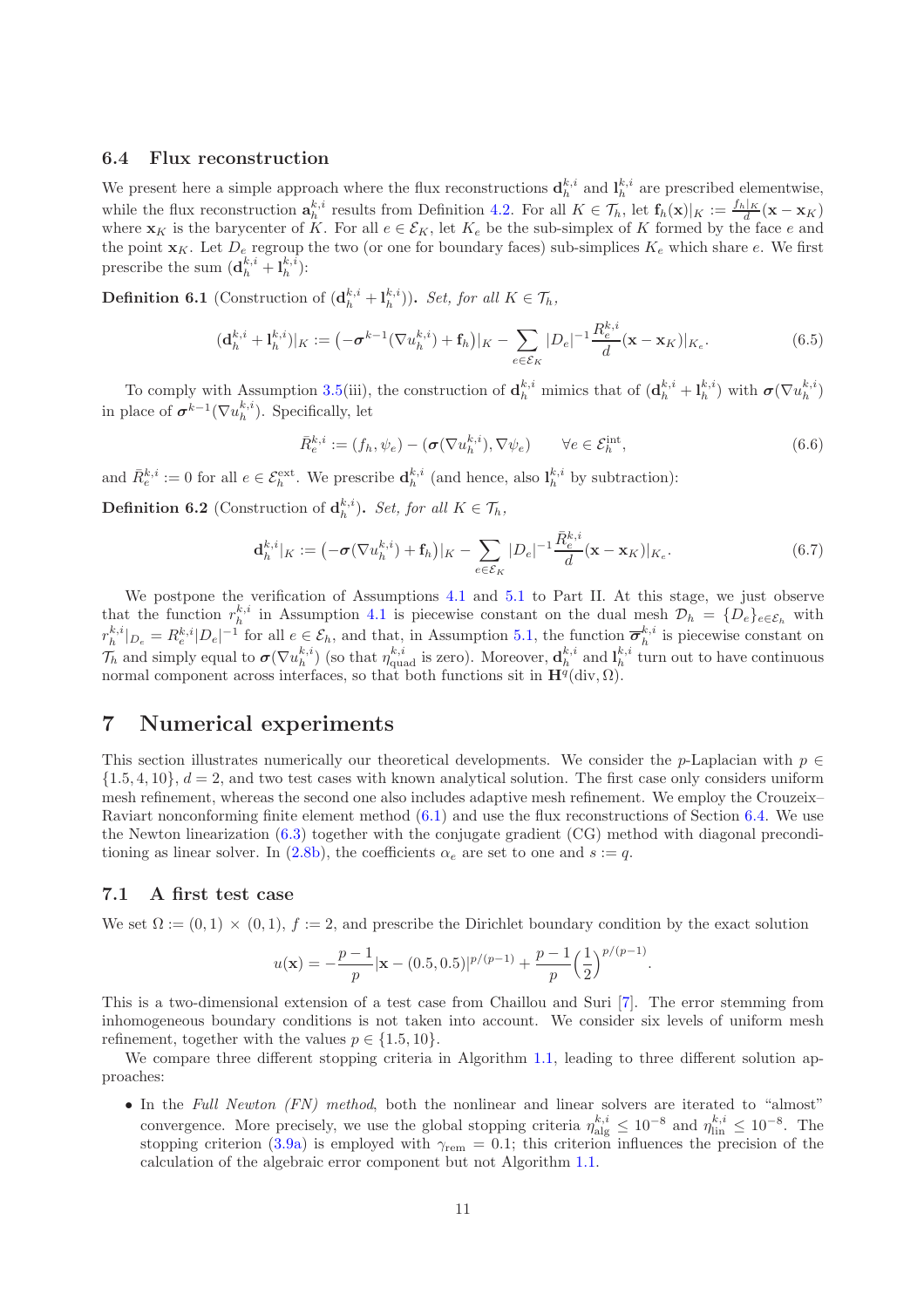| Setting |  |              |                                 | Flux                                     |  |  |  | Potential |                                                                                                                                                                   |
|---------|--|--------------|---------------------------------|------------------------------------------|--|--|--|-----------|-------------------------------------------------------------------------------------------------------------------------------------------------------------------|
|         |  |              |                                 |                                          |  |  |  |           | Case p Mesh D. osc. $[W^{s_q,q}(\Omega)]^d$ $\mathcal{J}_u^{\text{up}}$ $\mathcal{J}_u^{\text{low}}$ $\eta^{k,i}$ $W^{s_p,p}(\Omega)$ $\ \nabla(u-u_h^{k,i})\ _p$ |
|         |  |              | 1 1.5 unif. $-$                 | $s_q = 1.67$ 1.00 0.99 1.00 $s_p = 4.33$ |  |  |  |           | 1.00                                                                                                                                                              |
|         |  |              | $10 \quad \text{unif.} \quad -$ | $s_q = 2.80$ 0.99 1.01 0.99 $s_p = 1.31$ |  |  |  |           | 0.31                                                                                                                                                              |
|         |  |              | 2 4 unif. 1.13                  | $s_q = 1.13$ 0.94 0.95 0.99 $s_p = 1.38$ |  |  |  |           | 0.38                                                                                                                                                              |
| 2       |  | 4 adap. 1.64 |                                 | $s_q = 1.13$ 0.97 1.00 0.99 $s_p = 1.38$ |  |  |  |           | 0.89                                                                                                                                                              |

<span id="page-11-1"></span>Table 1: Flux and potential regularities and experimental orders of convergence



<span id="page-11-0"></span>Figure 1: Error and estimators on uniformly refined meshes, case 1,  $p = 10$ . Newton (left), inexact Newton (middle), and adaptive inexact Newton (right)

- In the *Inexact Newton (IN) method*, the only difference with FN is that a fixed number of preconditioned CG iterations is performed on each Newton linearization step. These values were chosen respectively as 2, 3, 5, 8, 10, 15 on each level of uniform mesh refinement.
- Finally, in the Adaptive Inexact Newton (AIN) method introduced in this work, we rely on the global stopping criteria of Section [3.3](#page-6-0) with  $\gamma_{\rm lin} = \gamma_{\rm alg} = 0.3$  and  $\gamma_{\rm rem} = 0.3$ , which leads to values of  $\nu$  in the order of 20% of the number of algebraic solver iterations on each linearization step.

The initial linearization guess  $u_h^0 \in V_h$  is defined, on every considered mesh, by perturbed punctual values of the exact solution u in the form  $u_h^0(x, y) := u(x, y)(1 + \lambda(x - \mu)(y - \mu))$  with perturbation parameters  $\lambda := 1$  and  $\mu := 0.5$ .

We begin with our results for  $p = 10$  $p = 10$  $p = 10$ . Figure 1 displays the curves of the error measure  $\mathcal{J}_u^{\text{up}}(u_h^{k,i}),$ cf. [\(2.9\)](#page-4-4), and of the estimators  $\eta_{\rm F}^{k,i}$  and  $\eta_{\rm NC}^{k,i}$  of Theorem [3.4](#page-5-5) as a function of the number of mesh faces. In the present setting, the estimator  $\eta_{\rm osc}^{k,i}$  is zero, and  $\eta_{\rm rem}^{k,i}$  takes very small values. We observe that the three methods (FN, IN, and AIN) yield almost indistinguishable values for  $\mathcal{J}_u^{\text{up}}(u_h^{k,i}), \eta_F^{k,i}$ , and  $\eta_{\text{NC}}^{k,i}$ , and these quantities exhibit optimal decrease with the number of mesh faces, see Table [1.](#page-11-1) Figure [1](#page-11-0) also displays the curves of the linearization estimator  $\eta_{\text{lin}}^{k,i}$  and of the algebraic estimator  $\eta_{\text{alg}}^{k,i}$  of Theorem [3.6.](#page-6-5) The conceptual difference between the three methods lies in the size and behavior of these two estimators: both take values below 10<sup>-8</sup> for FN;  $\eta_{\text{alg}}^{k,i}$  takes larger values for IN; both  $\eta_{\text{alg}}^{k,i}$  and  $\eta_{\text{lin}}^{k,i}$  take larger values that are just sufficiently small so as not to influence the error and estimators for AIN.

Figure [2](#page-12-0) focuses more closely on the last, 6th level uniformly refined mesh, and tracks the dependence of the error measure  $\mathcal{J}_u^{\text{up}}(u_h^{k,i})$ , the overall error estimator  $\eta^{k,i}$  of Theorem [3.4,](#page-5-5) and the discretization and linearization estimators  $\eta_{\text{disc}}^{k,i}$  and  $\eta_{\text{lin}}^{k,i}$  of Theorem [3.6](#page-6-5) on the Newton iterations. Typically, the error and all the estimators except  $\eta_{\text{lin}}^{k,i}$  start to stagnate after the linearization error ceases to dominate. This is precisely the point where the nonlinear iteration is stopped in AIN, whereas both FN and IN perform many unnecessary additional iterations. We can also observe the appearance of quadratic convergence for FN and a convergence slow-down for IN.

Figure [3](#page-12-1) further analyzes the situation on one chosen Newton iteration from Figure [2.](#page-12-0) To be in a region with similar error measure  $\mathcal{J}_u^{\text{up}}(u_h^{k,i})$ , we have chosen the 6th iteration for FN and IN and the 8th iteration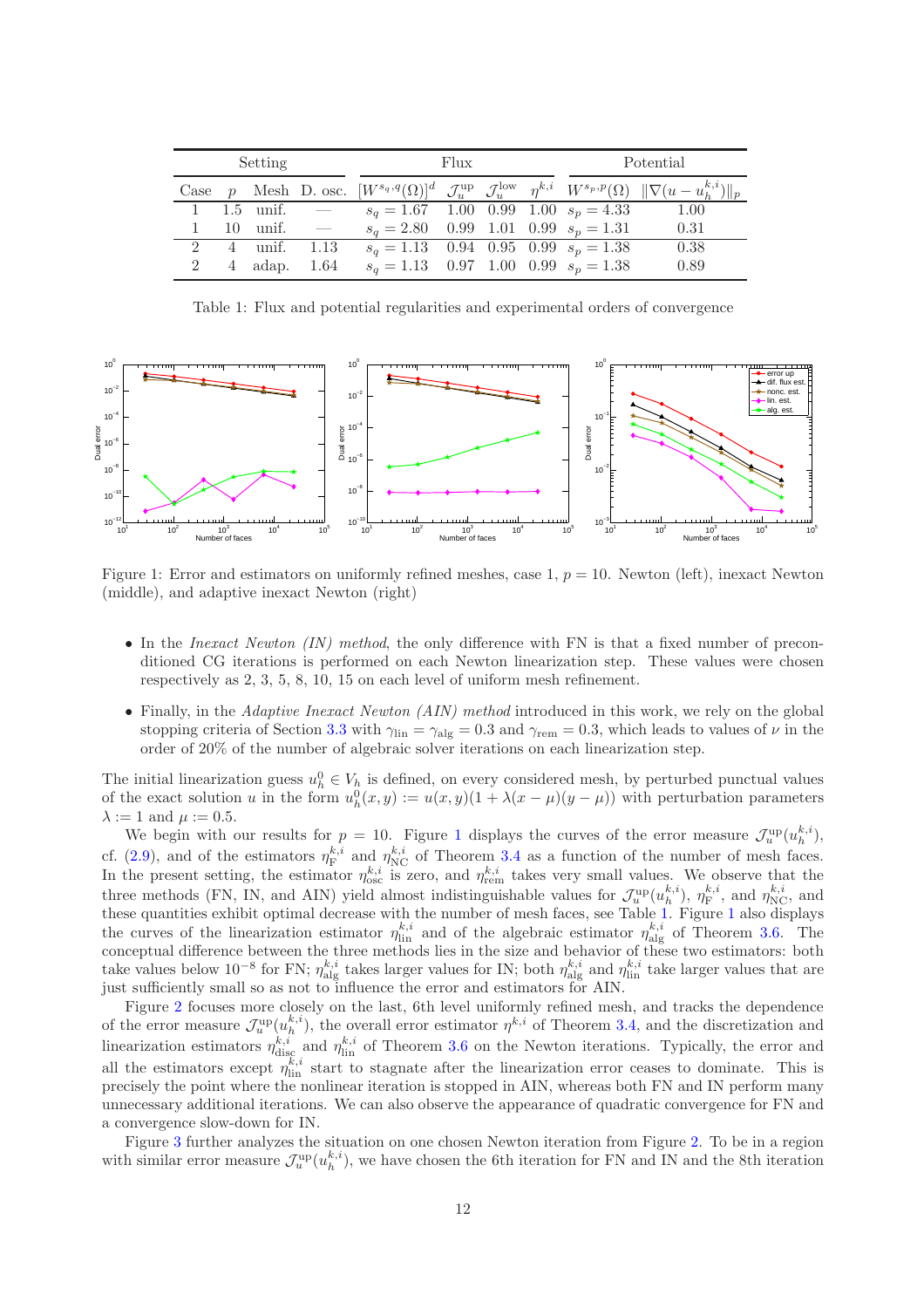

<span id="page-12-0"></span>Figure 2: Error and estimators as a function of Newton iterations, case 1,  $p = 10$ , 6th level mesh. Newton (left), inexact Newton (middle), and adaptive inexact Newton (right)



<span id="page-12-1"></span>Figure 3: Error and estimators as a function of preconditioned CG iterations, case 1,  $p = 10$ , 6th level mesh. Newton, 6th step (left), inexact Newton, 6th step (middle), and adaptive inexact Newton, 8th step (right)

for AIN. We see that almost no decrease of the error measure  $\mathcal{J}_u^{\text{up}}(u_h^{k,i})$  can be observed during the almost 650 iterations of the preconditioned CG method in the FN case. The fixed 15 CG iterations in the IN case are, on the contrary, not completely sufficient to decrease significantly the error measure  $\mathcal{J}_u^{\text{up}}(u_h^{k,i})$ . In our approach, just the sufficient, "online-decided" number of CG iterations is performed.

Figure [4](#page-12-2) illustrates the overall performance of the three approaches. We can see that the number of Newton iterations (corresponding to the number of matrix assemblies) per refinement level is stable around 20 for FN. This observation is in agreement with the so-called asymptotic mesh independence of the number of Newton iterations, cf., e.g., Weiser et al. [\[31\]](#page-19-4) and the references therein for theoretical results. It increases



<span id="page-12-2"></span>Figure 4: Number of Newton iterations per refinement level (left), number of linear solver iterations per Newton step on 6th level mesh (middle), and total number of linear solver iterations per refinement level (right). Case 1,  $p = 10$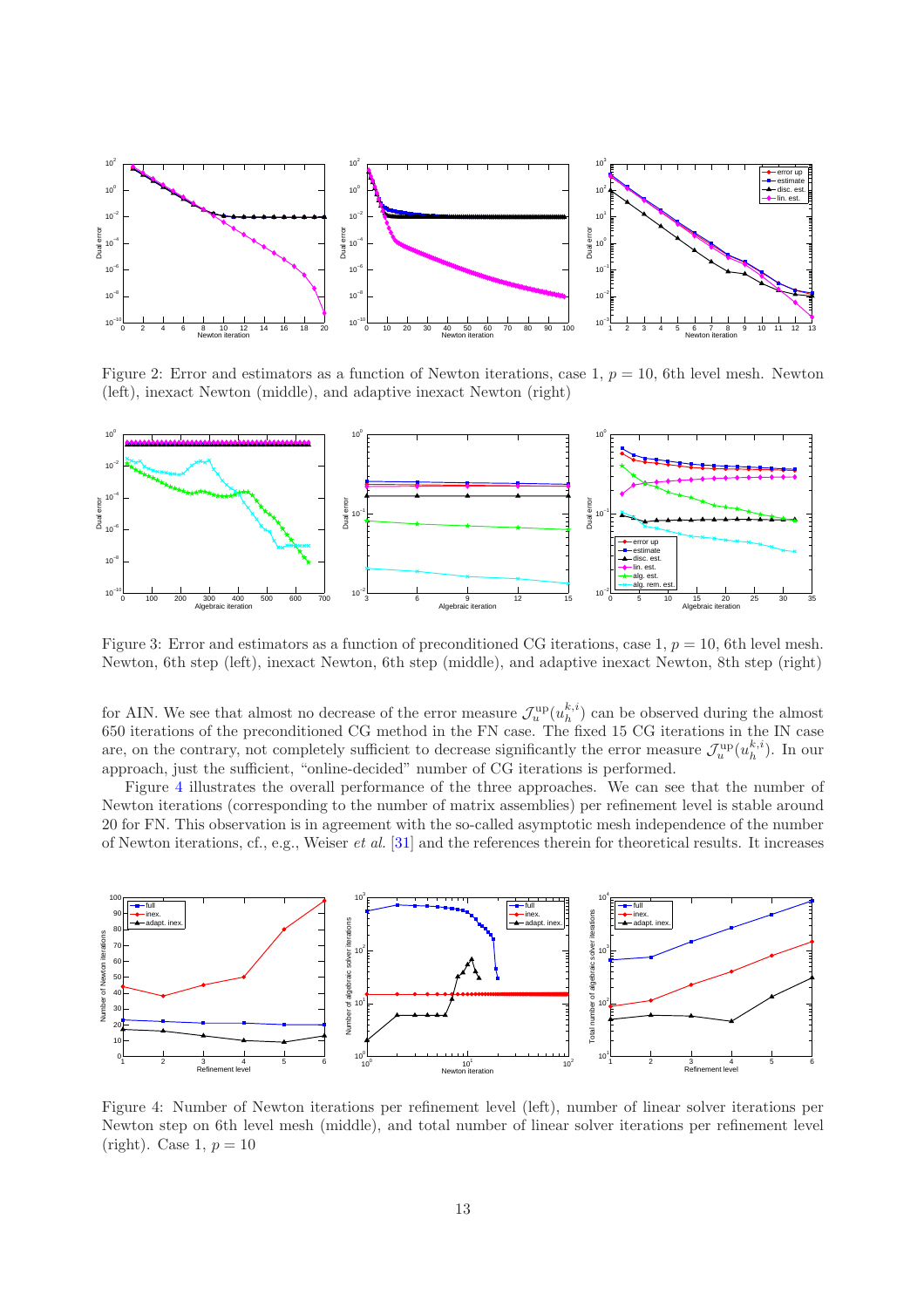

<span id="page-13-0"></span>Figure 5: Estimated (left) and actual (right) error distribution, case 1,  $p = 10$ , 2nd level uniformly refined mesh, adaptive inexact Newton



<span id="page-13-1"></span>Figure 6: Upper and lower effectivity indices, case 1,  $p = 10$ . Newton (left), inexact Newton (middle), and adaptive inexact Newton (right)

significantly for IN, whereas it is still reduced for AIN. On one Newton iteration (example for the 6th level refined mesh), the number of CG iterations also varies significantly between the three approaches. Many iterations are necessary in the FN case and fixed 15 iterations in the IN case, whereas AIN picks up the number that is "just necessary." Remark that this number is equal to two on the first Newton step; from here, the error is "lagged" as a function of Newton iterations in the AIN case, cf. Figure [2.](#page-12-0) The total number of necessary CG iterations per refinement level is displayed in the right part of Figure [4.](#page-12-2) On the last mesh, AIN only needs 306 total iterations, whereas IN needs 1470, and FN 8690 iterations. Thus, our approach yields an economy by a factor of roughly 5 with respect to IN and roughly 30 with respect to FN in terms of total iterations.

Figure [5](#page-13-0) displays the distribution of the overall error estimator  $\eta^{k,i}$  and of the error measure  $\mathcal{J}_u^{\text{up}}(u_h^{k,i})$ on the 2nd level uniformly refined mesh for AIN. We see that even in presence of algebraic and linearization errors, the overall error distribution is very well predicted. Finally, we construct a lower bound  $\mathcal{J}_u^{\text{low}}(u_h^{k,i})$ for the error measure by estimating the supremum in [\(2.8a\)](#page-3-2) just with  $\varphi = \mathcal{I}_{av}(u_h^{k,i})$  where  $\mathcal{I}_{av}(u_h^{k,i})$  is the continuous, piecewise affine function on  $\mathcal{T}_h$  given by the Dirichlet condition on boundary vertices and such that, on interior vertices, its value is equal to the average of the values taken by  $u_h^{k,i}$  from the surrounding h elements. We define the upper and lower effectivity indices respectively as  $\mathcal{I}^{\text{up}} := \eta^{k,i}/\mathcal{J}^{\text{up}}_u(u_h^{k,i})$  and  $\mathcal{I}^{\text{low}} := \eta^{k,i}/\mathcal{J}^{\text{low}}_u(u_h^{k,i})$ . Since  $\mathcal{J}^{\text{low}}_u(u_h^{k,i}) \leq \mathcal{J}_u(u_h^{k,i}) \leq \mathcal{J}^{\text{up}}_u(u_h^{k,i})$ , the effectivity index for the original error measure  $\mathcal{J}_u(u_h^{k,i})$ , defined as  $\mathcal{I} := \eta/\mathcal{J}_u(u_h^{k,i})$ , lies between  $\mathcal{I}^{\text{up}}$  and  $\mathcal{I}^{\text{low}}$ . For the three methods (FN, IN, and AIN),  $\mathcal{I}^{\text{up}}$  takes values very close to 1, see Figure [6.](#page-13-1)

Figures [7–](#page-14-0)[11](#page-15-0) display similar results for the choice  $p = 1.5$ . Almost no influence of the early stopping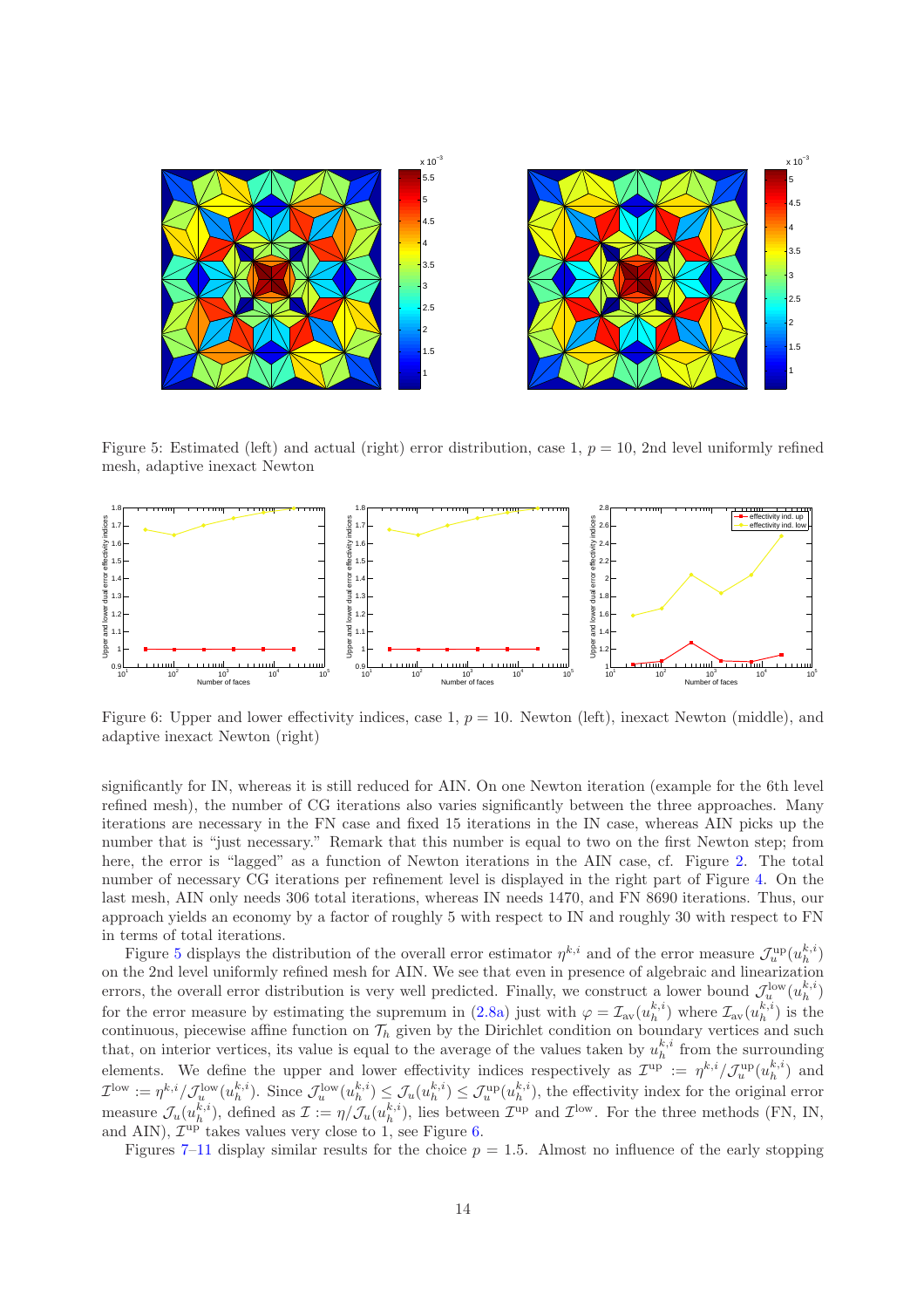

<span id="page-14-0"></span>Figure 7: Error and estimators on uniformly refined meshes, case 1,  $p = 1.5$ . Newton (left), inexact Newton (middle), and adaptive inexact Newton (right)



<span id="page-14-1"></span>Figure 8: Error and estimators as a function of Newton iterations, case 1,  $p = 1.5$ , 6th level mesh. Newton (left), inexact Newton (middle), and adaptive inexact Newton (right)

criteria can be seen in Figure [7.](#page-14-0) The nature of the nonlinearity seems different here from the case  $p = 10$ , as the Newton-iteration dependence curves of Figure [8](#page-14-1) illustrate. In particular, using our stopping criteria avoids the useless waiting before the plateau has been overcome in the classical approaches (FN and IN). As before, these criteria also allow one to invest the right amount of CG iterations in each Newton step, as Figure [9](#page-14-2) shows. The computational gains of our approach are important here, with one Newton iteration per refinement level up to the 5th level. Additionally, our approach only requires 122 total CG iterations on the 6th level mesh, in comparison to 3510 for FN and 7755 for IN, see Figure [10.](#page-15-1) Finally, the error and estimator distributions are similar to those observed in Figure [5,](#page-13-0) while the effectivity indices again take values very close to 1 for  $\mathcal{I}^{\text{up}}$ , see Figure [11.](#page-15-0)



<span id="page-14-2"></span>Figure 9: Error and estimators as a function of preconditioned CG iterations, case 1,  $p = 1.5$ , 6th level mesh, 1st Newton step. Newton (left), inexact Newton (middle), and adaptive inexact Newton (right)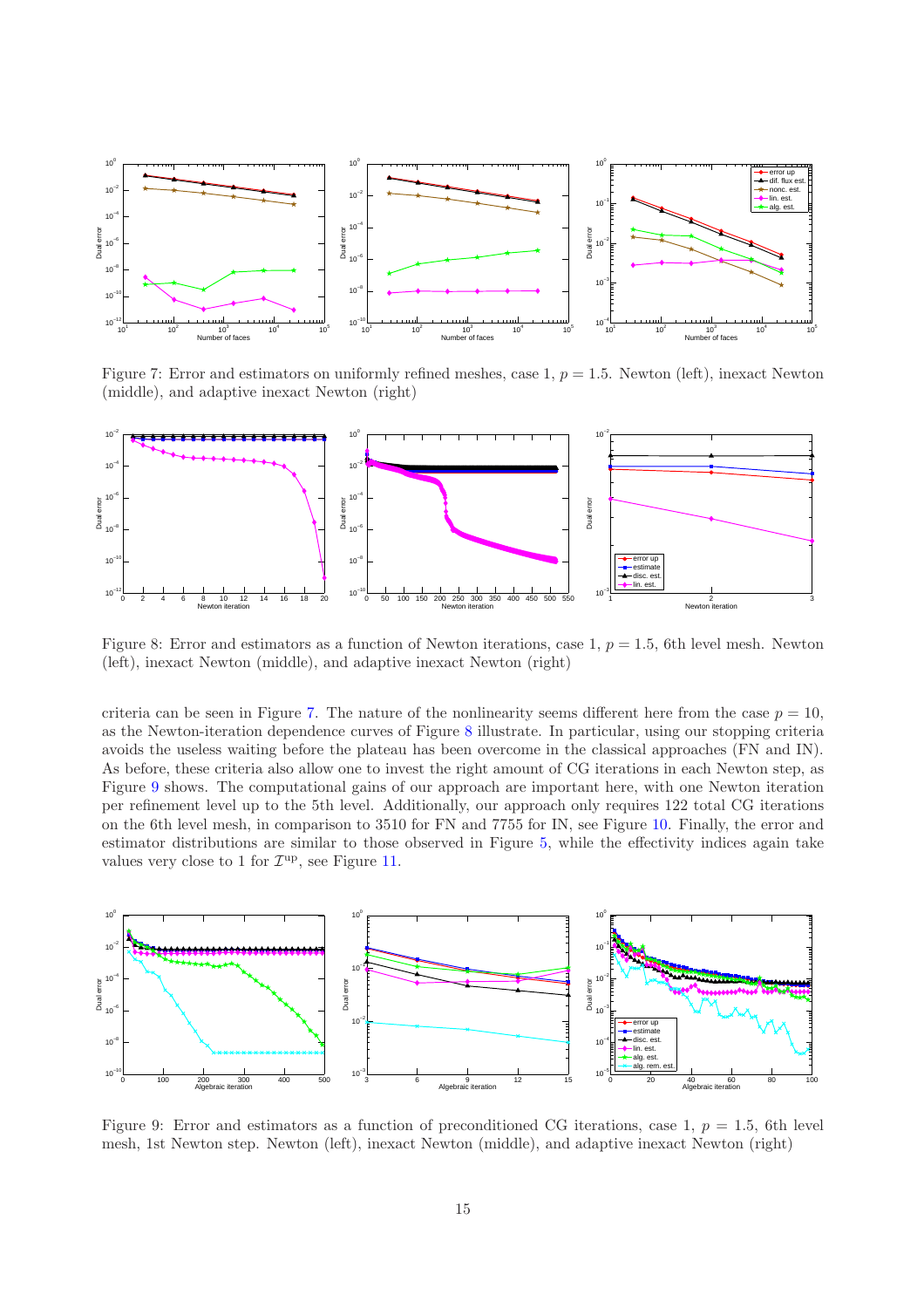

<span id="page-15-1"></span>Figure 10: Number of Newton iterations per refinement level (left), number of linear solver iterations per Newton step on 6th level mesh (middle), and total number of linear solver iterations per refinement level (right). Case 1,  $p = 1.5$ 



<span id="page-15-0"></span>Figure 11: Upper and lower effectivity indices, case 1,  $p = 1.5$ . Newton (left), inexact Newton (middle), and adaptive inexact Newton (right)

From the similarity of the results in the two settings of  $p = 10$  $p = 10$  $p = 10$  and  $p = 1.5$ , compare Figure 1 with Figure [7](#page-14-0) and Figure [6](#page-13-1) with Figure [11,](#page-15-0) we can draw an experimental confirmation of the fact that our a posteriori error estimates are robust with respect to the size of the nonlinearity, represented by the exponent  $\mathfrak{p}.$ 

#### 7.2 A second test case

This test case is taken from Carstensen and Klose [\[5,](#page-17-6) Example 3]. We consider the L-shaped domain  $\Omega := (-1,1)^2 \setminus [0,1] \times [-1,0]$  and prescribe the Dirichlet boundary condition and the source term f by the exact solution

$$
u(r,\theta) = r^{\delta} \sin(\delta\theta).
$$

Here,  $(r, \theta)$  are the polar coordinates and  $\delta := 7/8$ . We consider the value  $p = 4$  and, as in test case 1, we neglect the error stemming from inhomogeneous boundary conditions. The solution features a corner singularity with the regularity reported in Table [1.](#page-11-1) We only focus on our Adaptive Inexact Newton (AIN) method. We use the local criteria [\(3.10b\)](#page-7-7) and [\(3.10c\)](#page-7-8) (on the dual mesh  $\mathcal{D}_h$ ) with  $\gamma_{\text{alg},D_e} = \gamma_{\text{lin},D_e} = 1$ for all  $e \in \mathcal{E}_h^{\text{int}}$  and the local criterion [\(3.10a\)](#page-7-2) with  $\gamma_{\text{rem},D_e} = 1$  for all  $e \in \mathcal{E}_h^{\text{int}}$ . We perform both uniform and adaptive mesh refinement. The starting value  $u_h^0$  is selected as above only on the coarsest mesh; on every subsequent refinement, this function is obtained from the converged solution  $u_h^{k,i}$  on the previous mesh. Mesh adaptation is driven by our a posteriori error estimate  $\eta^{k,i}$  of Theorem [3.4.](#page-5-5) All the elements where the estimate exceeds 50% of the maximal error are marked for refinement. Every marked element is refined regularly into four sub-simplices and the so-called longest edge refinement is used so as to recover a matching mesh (without hanging nodes).

Figure [12](#page-16-0) plots the error measure  $\mathcal{J}_u^{\text{up}}(u_h^{k,i})$  and several estimators as before. In contrast to test case 1,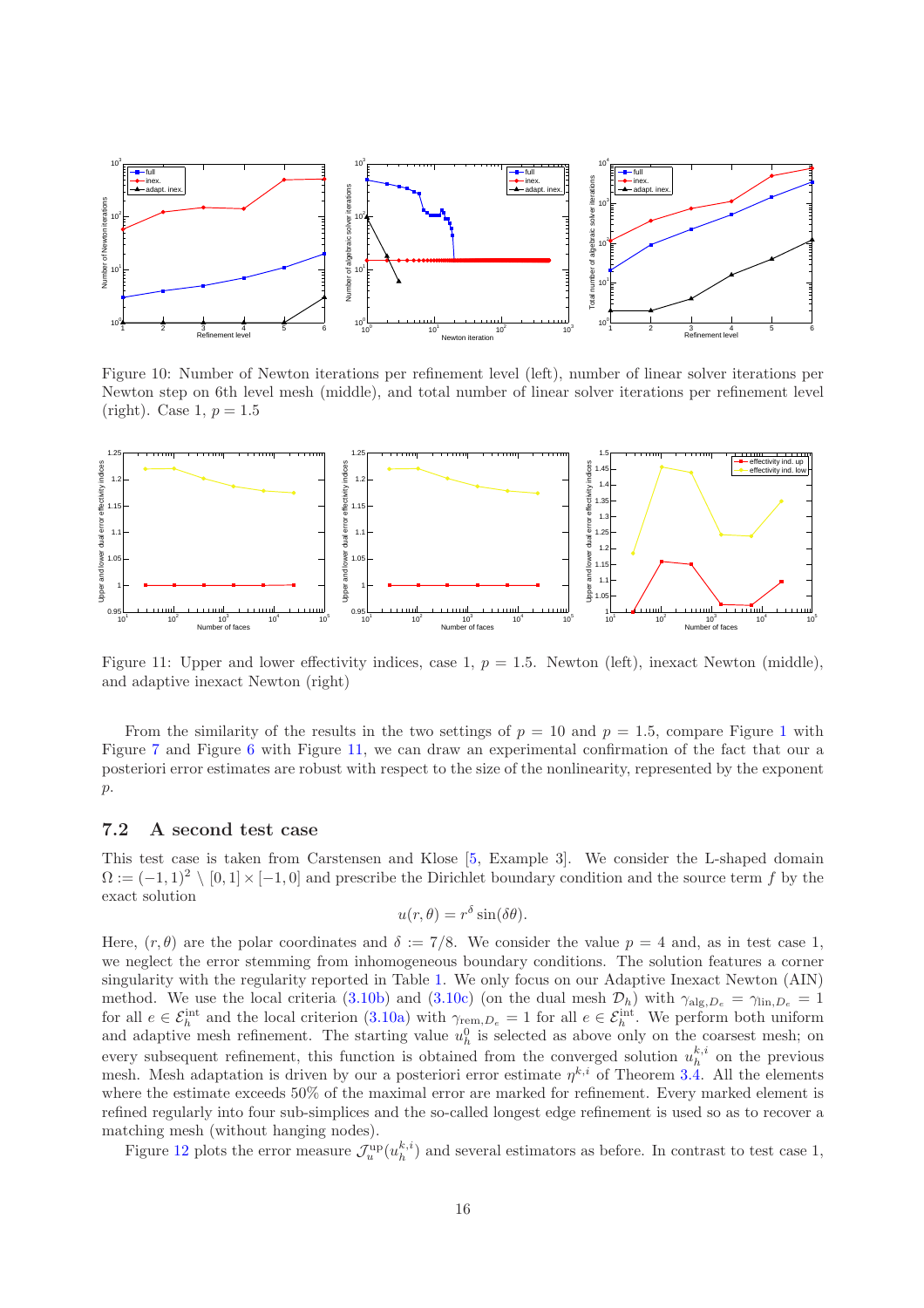

<span id="page-16-0"></span>Figure 12: Error and estimators on uniformly (left) and adaptively (middle) refined meshes and upper and lower effectivity indices (right). Case 2,  $p = 4$ 



<span id="page-16-1"></span>Figure 13: Energy error on uniformly and adaptively refined meshes (left), dual error and estimators as a function of Newton iterations, 13th level adaptively refined mesh (middle), and as a function of preconditioned CG iterations, same mesh, 1st Newton step (right). Case 2,  $p = 4$ 

the data oscillation estimators [\(3.5b\)](#page-5-4) are not zero and actually represent the most significant contribution to the overall error on the coarsest meshes. The linearization and algebraic estimators  $\eta_{\text{lin}}^{k,i}$  and  $\eta_{\text{alg}}^{k,i}$  are, as expected, only slightly below the other curves for uniform mesh refinement (a little more than in Section [7.1,](#page-10-2) as we employ here local and not global stopping criteria). An interesting phenomenon occurs for adaptive mesh refinement. Because of the corner singularity, the meshes are highly graded. Probably as a consequence, even if  $\gamma_{\text{lin},D_e} = 1$ , the linearization estimator  $\eta_{\text{lin}}^{k,i}$  drops to values as low as  $10^{-7}$ , whereas this estimator would not become so small if the global linearization stopping criterion [\(3.9c\)](#page-6-6) was used.

Figure [13,](#page-16-1) left, traces the potential energy error  $\|\nabla(u - u_h^{k,i})\|_p$  on both the uniformly and adaptively refined meshes. Here, we have observed that the usage of local stopping criteria (with the ensuing small values taken by the linearization estimator) is needed to achieve the quasi-optimal error decrease with adaptive mesh refinement, cf. Table [1.](#page-11-1) In particular, such a decrease does not appear if the global stopping criterion [\(3.9c\)](#page-6-6) is employed, as the meshes are not sufficiently graded. As for the other graphs of Figure [13,](#page-16-1) similar conclusions as in Section [7.1](#page-10-2) can be drawn.

Figure [14](#page-17-7) illustrates the overall computational performance of AIN for this second test case. As few as 2 Newton iterations per refinement level are used except for the initial meshes. The efficiency of the AIN combined with adaptive mesh refinement is best appreciated when evaluating the total number of linear solver iterations per refinement level; only a very mild increase is observed for adaptive mesh refinement.

Finally, in Figure [15,](#page-17-8) we plot the distribution of the estimate  $\eta^{k,i}$  and of the error measure  $\mathcal{J}_u^{\text{up}}(u_h^{k,i})$  on the 5th level adaptively refined mesh. As before, even in the presence of linearization and algebraic errors, the overall error distribution is predicted very well, while the mesh has been refined around the corner singularity.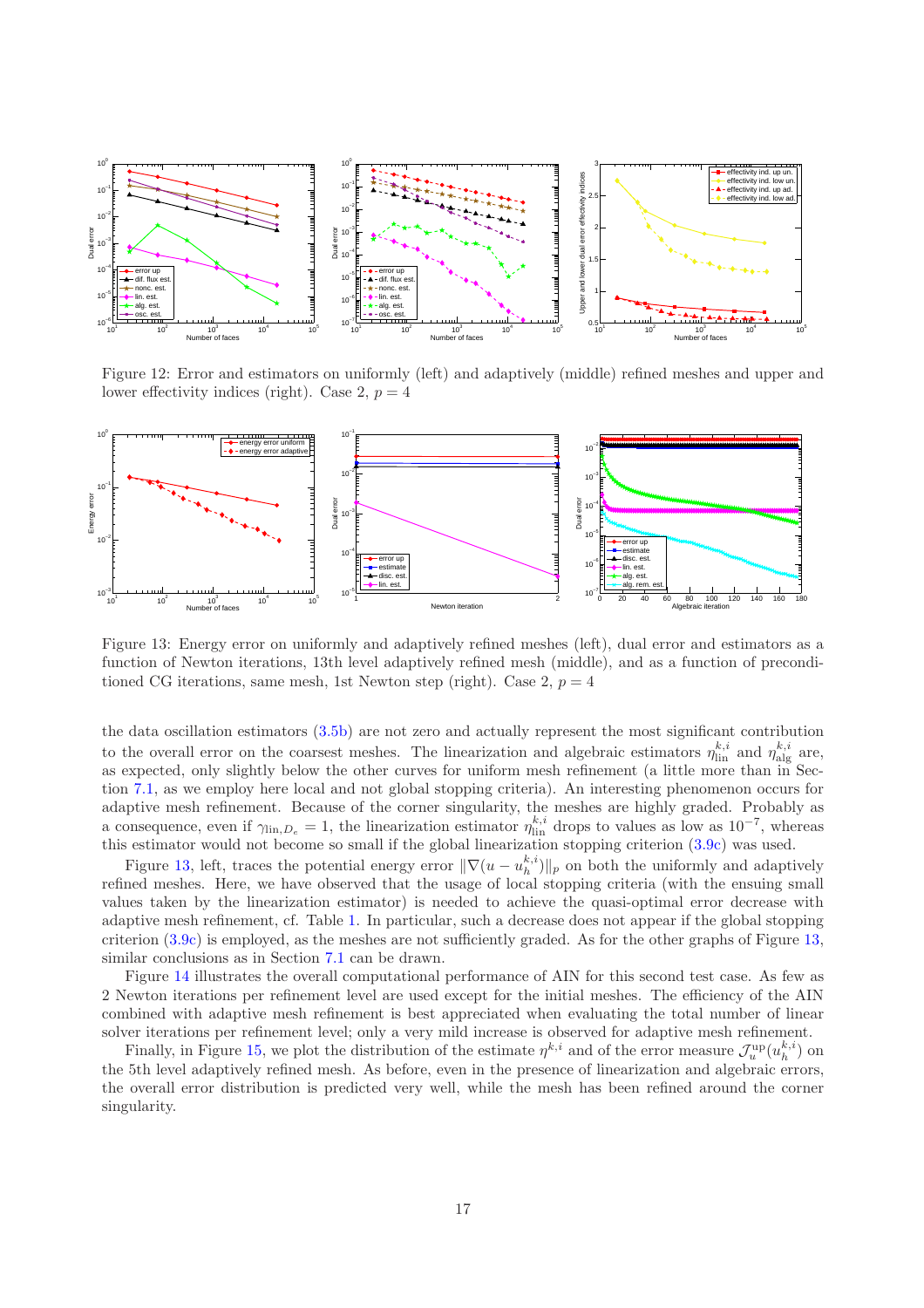

Figure 14: Number of Newton iterations per refinement level (left), number of linear solver iterations per Newton step (6th level uniformly refined mesh and 13th level adaptively refined mesh) (middle), and total number of linear solver iterations per refinement level (right). Case 2,  $p = 4$ 

<span id="page-17-7"></span>

<span id="page-17-8"></span>Figure 15: Estimated (left) and actual (right) error distribution, case 2,  $p = 4$ , 5th level adaptively refined mesh

# <span id="page-17-1"></span>References

- [1] A. BAKUSHINSKY AND A. SMIRNOVA, A posteriori stopping rule for regularized fixed point iterations, Nonlinear Anal., 64 (2006), pp. 1255–1261.
- <span id="page-17-0"></span>[2] F. BAUER AND T. HOHAGE, A Lepskij-type stopping rule for regularized Newton methods, Inverse Problems, 21 (2005), pp. 1975–1991.
- <span id="page-17-2"></span>[3] R. BECKER, C. JOHNSON, AND R. RANNACHER, Adaptive error control for multigrid finite element methods, Computing, 55 (1995), pp. 271–288.
- <span id="page-17-5"></span>[4] D. BRAESS AND J. SCHÖBERL, *Equilibrated residual error estimator for edge elements*, Math. Comp., 77 (2008), pp. 651–672.
- <span id="page-17-6"></span>[5] C. CARSTENSEN AND R. KLOSE, A posteriori finite element error control for the p-Laplace problem, SIAM J. Sci. Comput., 25 (2003), pp. 792–814.
- <span id="page-17-3"></span>[6] A. L. CHAILLOU AND M. SURI, *Computable error estimators for the approximation of nonlinear* problems by linearized models, Comput. Methods Appl. Mech. Engrg., 196 (2006), pp. 210–224.
- <span id="page-17-4"></span>[7]  $\Box$ , A posteriori estimation of the linearization error for strongly monotone nonlinear operators, J. Comput. Appl. Math., 205 (2007), pp. 72–87.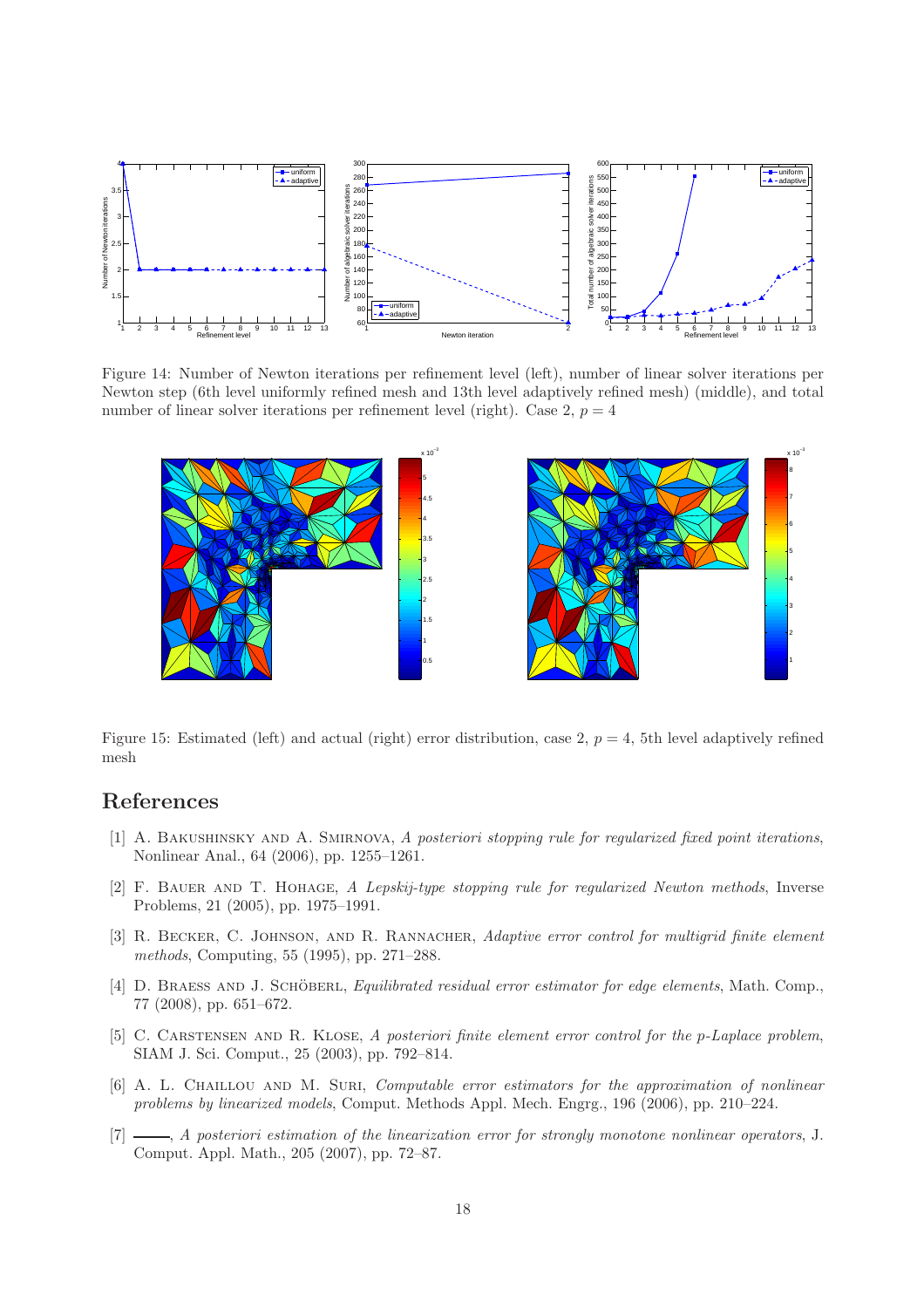- <span id="page-18-18"></span>[8] S.-K. CHUA AND R. L. WHEEDEN, *Estimates of best constants for weighted Poincaré inequalities on* convex domains, Proc. London Math. Soc. (3), 93 (2006), pp. 197–226.
- <span id="page-18-19"></span>[9] M. Crouzeix and P.-A. Raviart, Conforming and nonconforming finite element methods for solving the stationary Stokes equations. I, Rev. Française Automat. Informat. Recherche Opérationnelle Sér. Rouge, 7 (1973), pp. 33–75.
- <span id="page-18-14"></span><span id="page-18-8"></span>[10] P. DEUFLHARD, Newton methods for nonlinear problems, vol. 35 of Springer Series in Computational Mathematics, Springer-Verlag, Berlin, 2004. Affine invariance and adaptive algorithms.
- <span id="page-18-5"></span>[11] D. A. Di Pietro and A. Ern, Mathematical Aspects of Discontinuous Galerkin Methods, vol. 69 of Mathématiques & Applications, Springer-Verlag, Berlin, 2011.
- [12] S. C. Eisenstat and H. F. Walker, Globally convergent inexact Newton methods, SIAM J. Optim., 4 (1994), pp. 393–422.
- <span id="page-18-6"></span>[13] , Choosing the forcing terms in an inexact Newton method, SIAM J. Sci. Comput., 17 (1996), pp. 16–32. Special issue on iterative methods in numerical linear algebra (Breckenridge, CO, 1994).
- <span id="page-18-11"></span>[14] L. EL ALAOUI, A. ERN, AND M. VOHRALÍK, Guaranteed and robust a posteriori error estimates and balancing discretization and linearization errors for monotone nonlinear problems, Comput. Methods Appl. Mech. Engrg., 200 (2011), pp. 2782–2795.
- <span id="page-18-16"></span>[15] A. Ern and M. Vohral´ık, A posteriori error estimation based on potential and flux reconstruction for the heat equation, SIAM J. Numer. Anal., 48 (2010), pp. 198–223.
- <span id="page-18-3"></span>[16] W. B. Gragg and R. A. Tapia, Optimal error bounds for the Newton-Kantorovich theorem, SIAM J. Numer. Anal., 11 (1974), pp. 10–13.
- <span id="page-18-10"></span>[17] P. JIRÁNEK, Z. STRAKOŠ, AND M. VOHRALÍK, A posteriori error estimates including algebraic error and stopping criteria for iterative solvers, SIAM J. Sci. Comput., 32 (2010), pp. 1567–1590.
- <span id="page-18-17"></span><span id="page-18-0"></span>[18] , Balancing discretization and algebraic errors in finite element computations. In preparation, 2011.
- [19] L. V. KANTOROVICH, Functional analysis and applied mathematics, Uspekhi Mat. Nauk, 3 (1948), pp. 89–185.
- <span id="page-18-1"></span>[20] L. V. KANTOROVICH AND G. P. AKILOV, Functional analysis in normed spaces, Translated from the Russian by D. E. Brown. Edited by A. P. Robertson. International Series of Monographs in Pure and Applied Mathematics, Vol. 46, The Macmillan Co., New York, 1964.
- <span id="page-18-9"></span>[21] A. LECHLEITER AND A. RIEDER, Towards a general convergence theory for inexact Newton regularizations, Numer. Math., 114 (2010), pp. 521–548.
- <span id="page-18-13"></span>[22] J. LERAY AND J.-L. LIONS, Quelques résulatats de Višik sur les problèmes elliptiques nonlinéaires par les méthodes de Minty-Browder, Bull. Soc. Math. France, 93 (1965), pp. 97–107.
- <span id="page-18-15"></span>[23] R. Luce and B. I. Wohlmuth, A local a posteriori error estimator based on equilibrated fluxes, SIAM J. Numer. Anal., 42 (2004), pp. 1394–1414.
- <span id="page-18-12"></span>[24] D. MEIDNER, R. RANNACHER, AND J. VIHHAREV, Goal-oriented error control of the iterative solution of finite element equations, J. Numer. Math., 17 (2009), pp. 143–172.
- <span id="page-18-7"></span>[25] I. MORET, A Kantorovich-type theorem for inexact Newton methods, Numer. Funct. Anal. Optim., 10 (1989), pp. 351–365.
- <span id="page-18-4"></span><span id="page-18-2"></span>[26] J. M. Ortega, The Newton-Kantorovich theorem, Amer. Math. Monthly, 75 (1968), pp. 658–660.
- [27] F.-A. POTRA AND V. PTÁK, Sharp error bounds for Newton's process, Numer. Math., 34 (1980), pp. 63–72.